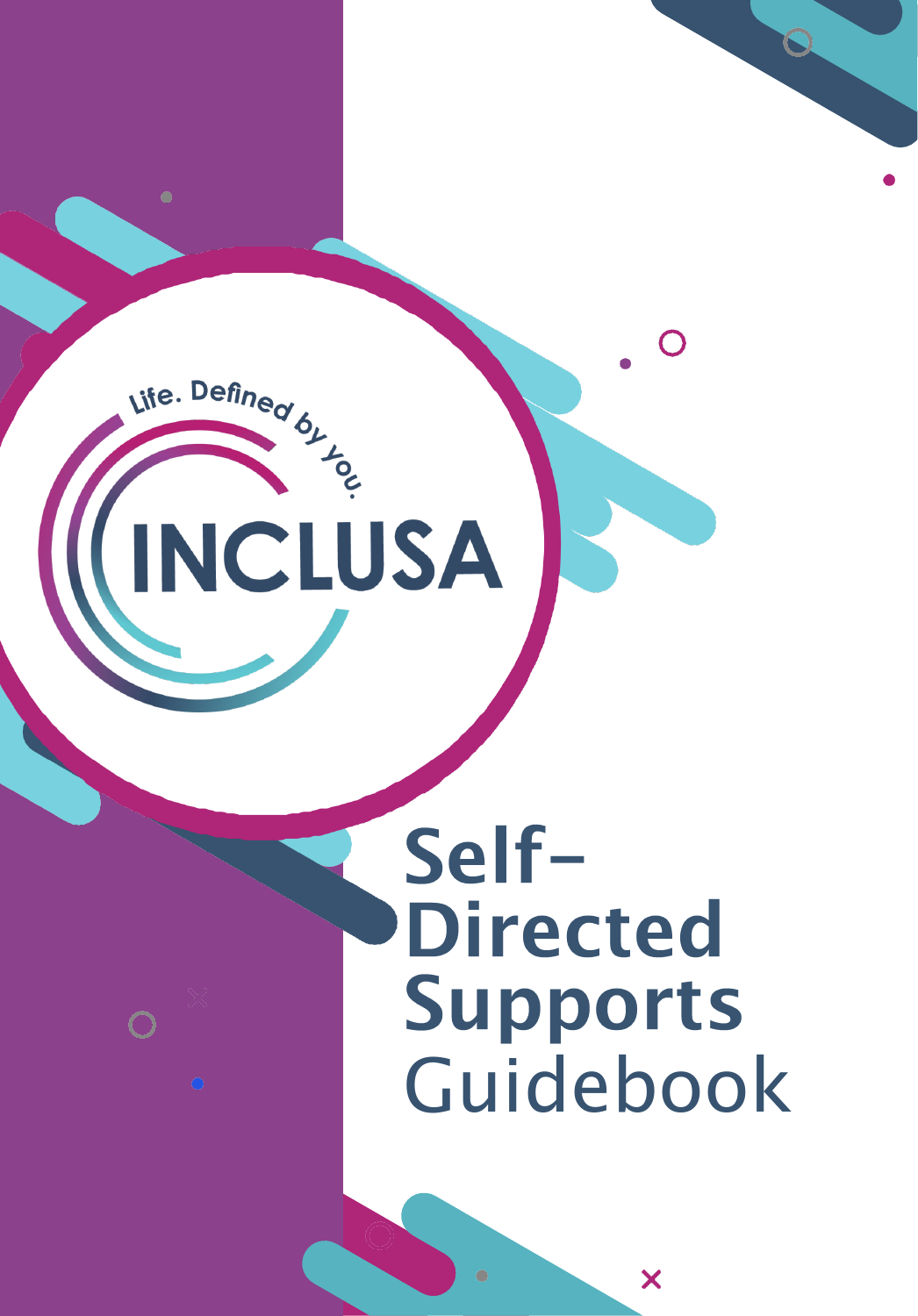# **Table of Contents**

| Role of Guardian and Activated Power of Attorney in Self-Directed Supports 6 |
|------------------------------------------------------------------------------|
|                                                                              |
|                                                                              |
|                                                                              |
|                                                                              |
|                                                                              |
|                                                                              |
|                                                                              |
|                                                                              |
|                                                                              |
|                                                                              |
|                                                                              |
|                                                                              |
|                                                                              |
|                                                                              |
|                                                                              |
|                                                                              |
|                                                                              |
|                                                                              |
|                                                                              |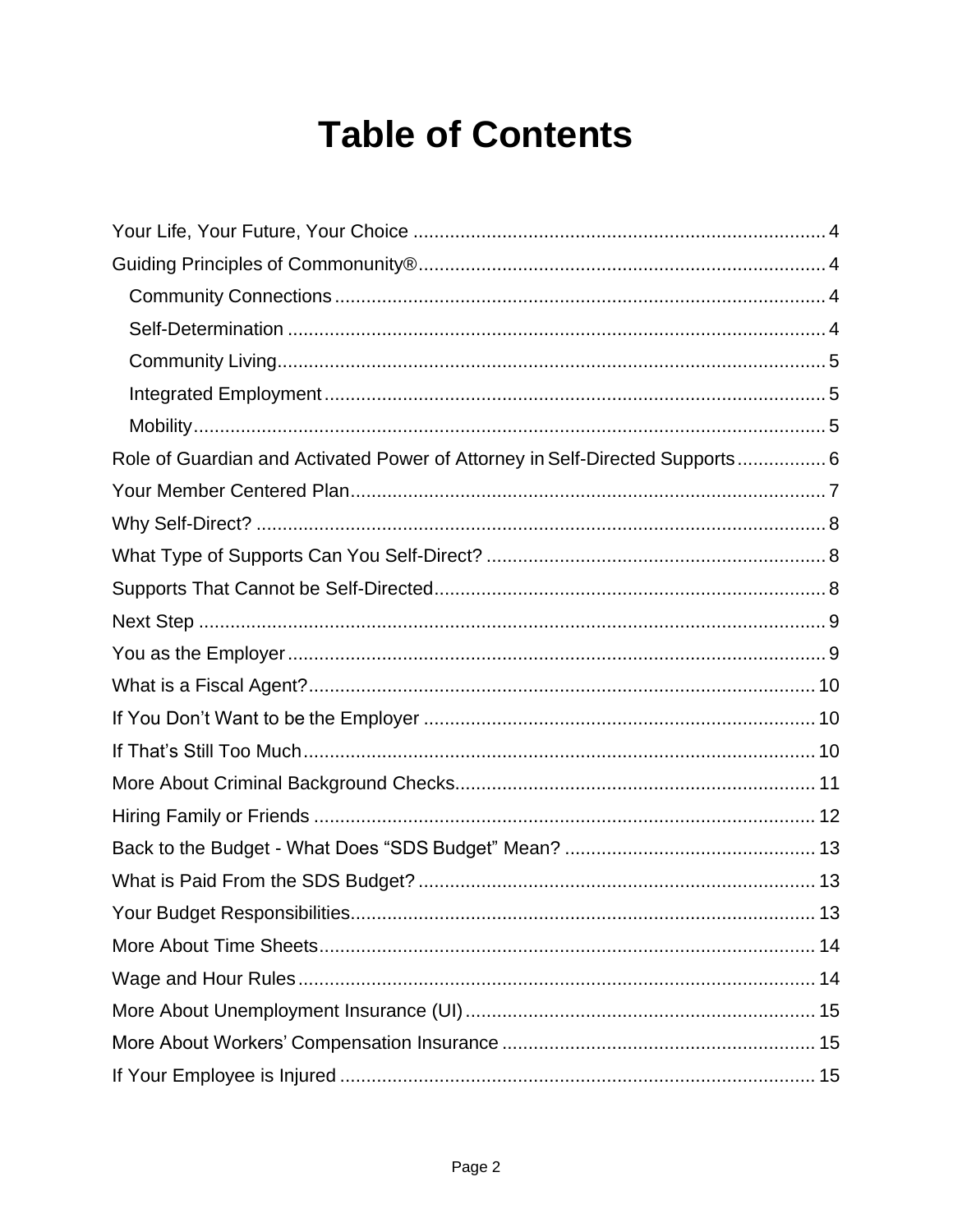| SDS Employee Fact Sheet #1 - Unemployment & Workers' Compensation Insurance & |  |
|-------------------------------------------------------------------------------|--|
|                                                                               |  |
|                                                                               |  |
|                                                                               |  |
|                                                                               |  |
|                                                                               |  |
| SDS Employee Fact Sheet #4 - Recordkeeping and Contact Information  28        |  |
| SDS Employee Fact Sheet #5 - Emergencies - Recognizing and Responding 29      |  |
|                                                                               |  |
|                                                                               |  |
|                                                                               |  |
|                                                                               |  |
|                                                                               |  |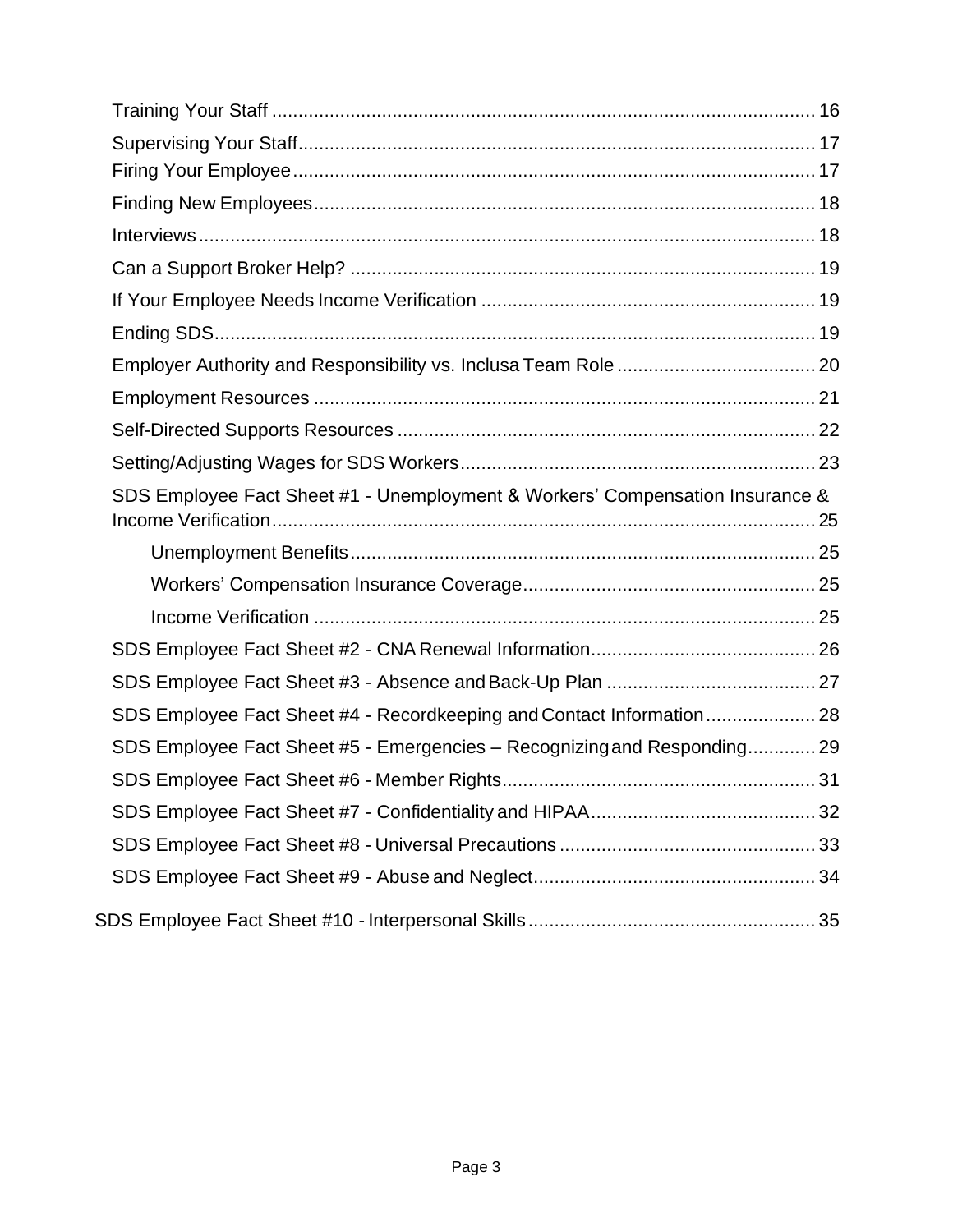# <span id="page-3-0"></span>Your Life, Your Future, Your Choice

Inclusa offers all members the chance to arrange, direct, and/or purchase supports and services through an option called **Self-Directed Supports (SDS).**

The SDS option is a way that you can meet your long-term care outcomes (goals) by having more control over your authorized services, costs, and supports. With SDS, you can choose how much you want to be in charge. For example, if paid supports are needed, some people like the idea of hiring their own workers. Others might not want to be the employer, but like the idea of deciding who will help them with certain tasks.

This guidebook explains the different ways you might use Self-Direction to meet one or more of your goals. It also explains some of the basic rules of the program so you can make the best choice for your situation.

### <span id="page-3-1"></span>Commonunity®

Commonunity® is our trademarked model of managed care that places emphasis on the importance of what it means to be an active participant in everyday life. Commonunity® is the belief in the

<span id="page-3-4"></span>

strengths of everyone and the commitment to support the common good for all. In everyday practice, Commonunity® explores the importance of full citizenship by supporting the development of meaningful connections between members and their communities through five component areas:

#### <span id="page-3-2"></span>*Community Connections*

#### **The whole is greater than the sum of its parts.**

Commonunity® is built from the belief that everyone deserves the right to contribute to community and actively participate in full citizenship. **Community connections** foster unity in the common good for all where everyone can consider: *How can I be part of the whole?*

#### <span id="page-3-3"></span>*Self-Determination*

#### **You can do anything you want to do. You can be anything you want to be.**

Commonunity® is built from the belief that everyone deserves the right to control his/her life and actively participate in full citizenship. A **Self-Determined** life fosters unity in the common good for all where everyone can consider: *I can do anything I want to. I can be anything I want to be.*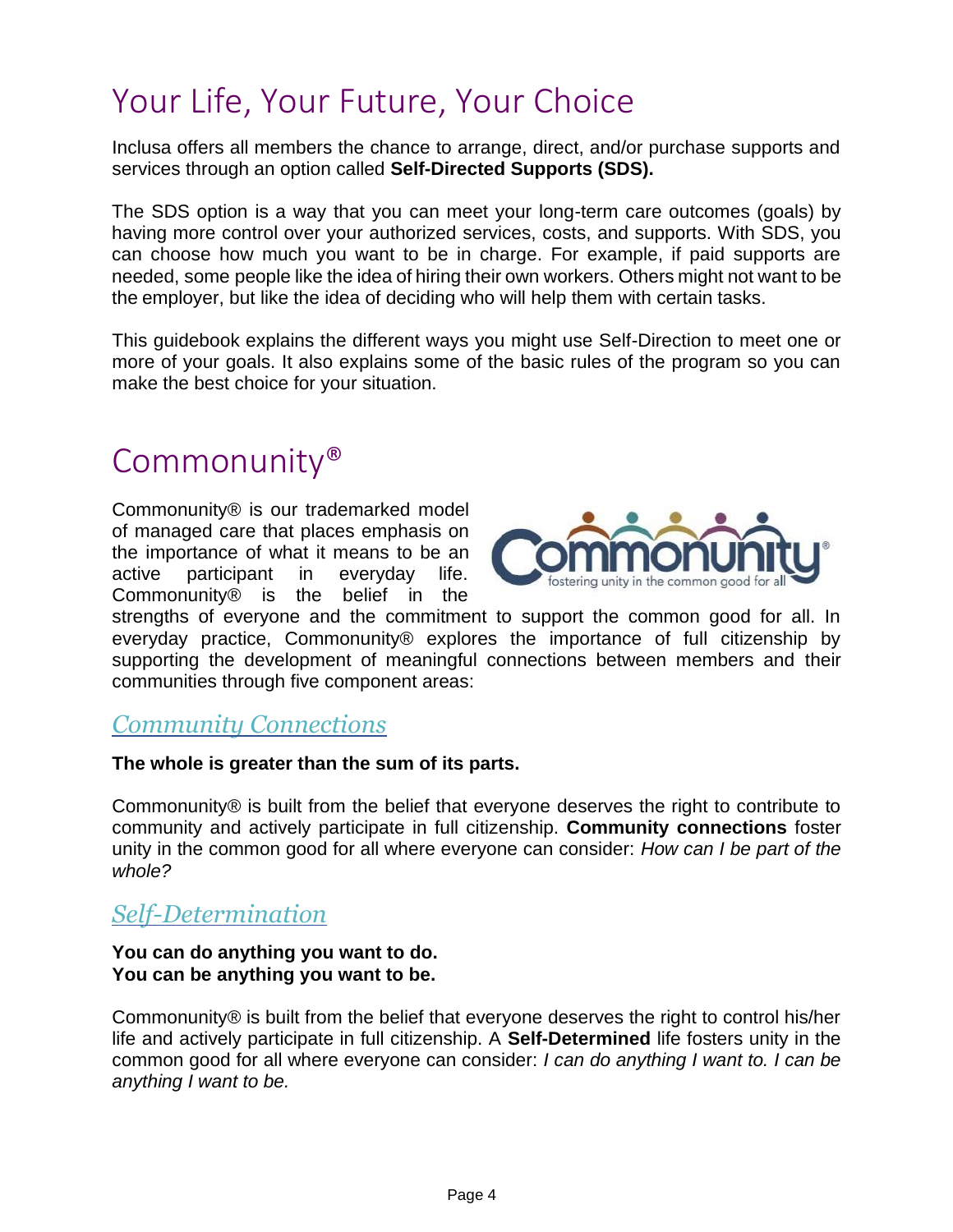#### *Community Living*

#### **Home is where the heart is.**

Commonunity® is built from the belief that everyone deserves the right to embrace the ideals of home and actively participate in full citizenship. **Community living** fosters unity in the common good for all where everyone can consider: *Home is where my heartis.*

#### <span id="page-4-0"></span>*Integrated Employment*

#### **What do I want to be?**

Commonunity® is built from the belief that everyone deserves the right to pursue employment opportunities and actively participate in full citizenship. **Employment** fosters unity in the common good for all where everyone can consider: *What do I want tobe?*

#### <span id="page-4-1"></span>*Mobility*

#### **Take the road less traveled.**

Commonunity® is built from the belief that everyone deserves the right to access his/her community and actively participate as a full citizen. **Mobility** fosters unity in the common good for all where everyone can consider: *Which road do I want to travel?*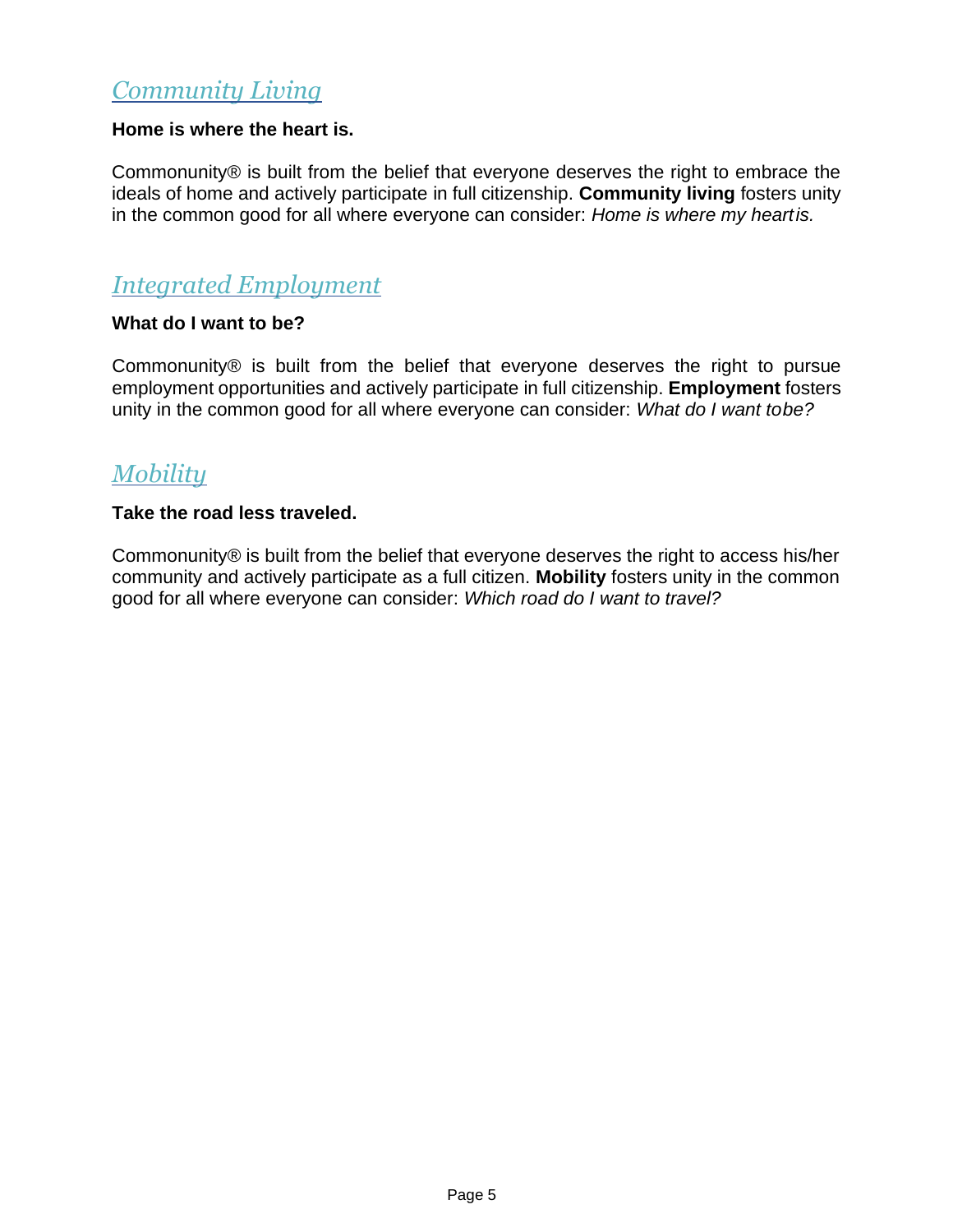# <span id="page-5-0"></span>Role of Guardian and Activated Powerof Attorney in Self-Directed Supports

Although this guidebook is specifically written for Inclusa members, it applies to legal decision makers (guardian or activated Power of Attorney [POA]). People who are under guardianship or have an activated POA can still participate in Self-Directed Supports!

When the court appoints a guardian, that person must be willing and able to fulfill the duties required by law. These duties include:

- Using the same care, thoughtfulness, and good faith when acting on behalf of the person that an ordinary and practical person would use in his or her own life, and
- Always being trustworthy and loyal to the person they are guardian for.

The legal decision maker should always:

- Consider the wishes, needs, and rights of the member, and
- Assure the member's health, safety, and well- being.

The legal decision maker isn't "taking over" for the member, but is in a legal partnership with the member. To the greatest extent possible, the member should *be included* in decisions that relate to her/his care and daily life.

The same is true for activated POAs. A Power of Attorney is chosen to carry out the wishes of the individual when he/she is no longer able to do so.

As it relates to SDS, *being included* could mean:

(1) helping draft interview questions when looking for new workers;

- (2) being part of the interview team;
- (3) providing input when staff are being evaluated;
- (4) participating in monthly house meetings where issues and ideas are discussed.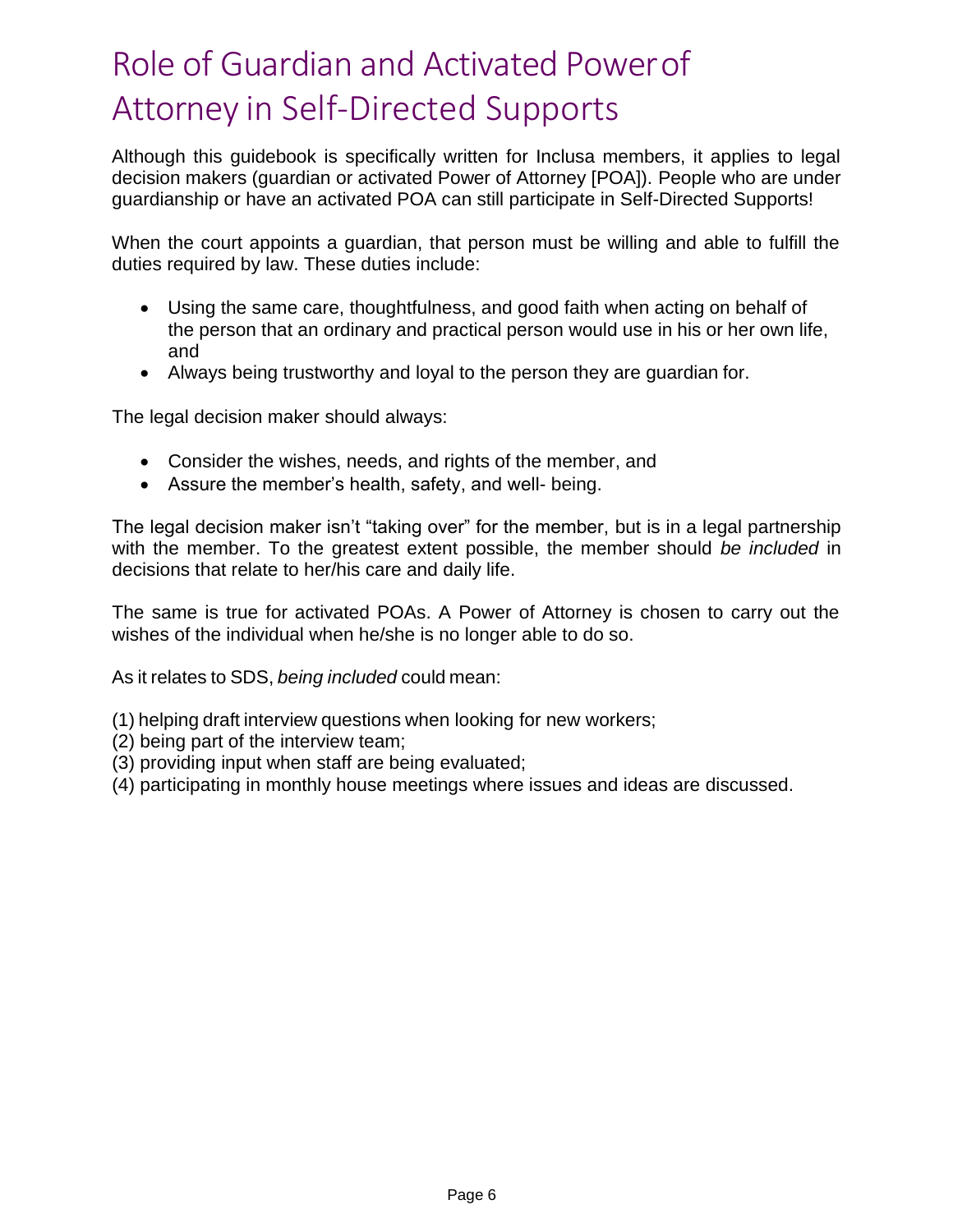#### <span id="page-6-0"></span>*Your Member Centered Plan*



When you enroll in Inclusa you work with a Care Management Team that includes a Care Manager (referred to as your Community Resource Coordinator) and Nurse (referred to as your Health & Wellness Coordinator). They help you identify your strengths, goals, and any supports that might be needed. This is part of the Member Centered Planning process.

Inclusa will support your independence. If you do need assistance in some areas, your team will explore who is or could be helping you as a natural support (unpaid) and what community resources might be available to help you.

Paid supports are considered if natural and/or community supports are unavailable or unable to meet your long-term care needs.

First completed within 60 days of enrollment, your Plan is formally reviewed every 6 months. When a Plan is first developed, and during the formal review process, your team will talk about **Self-Directed Supports** as an option if paid supports are needed.

You can decide to Self-Direct your supports at any time. You don't have to wait for the formal Plan review. Just contact your team to discuss which Self-Directed Supports option would be best for you. Also, you can have others assist you in your employer role. You don't have to "do it all" on your own.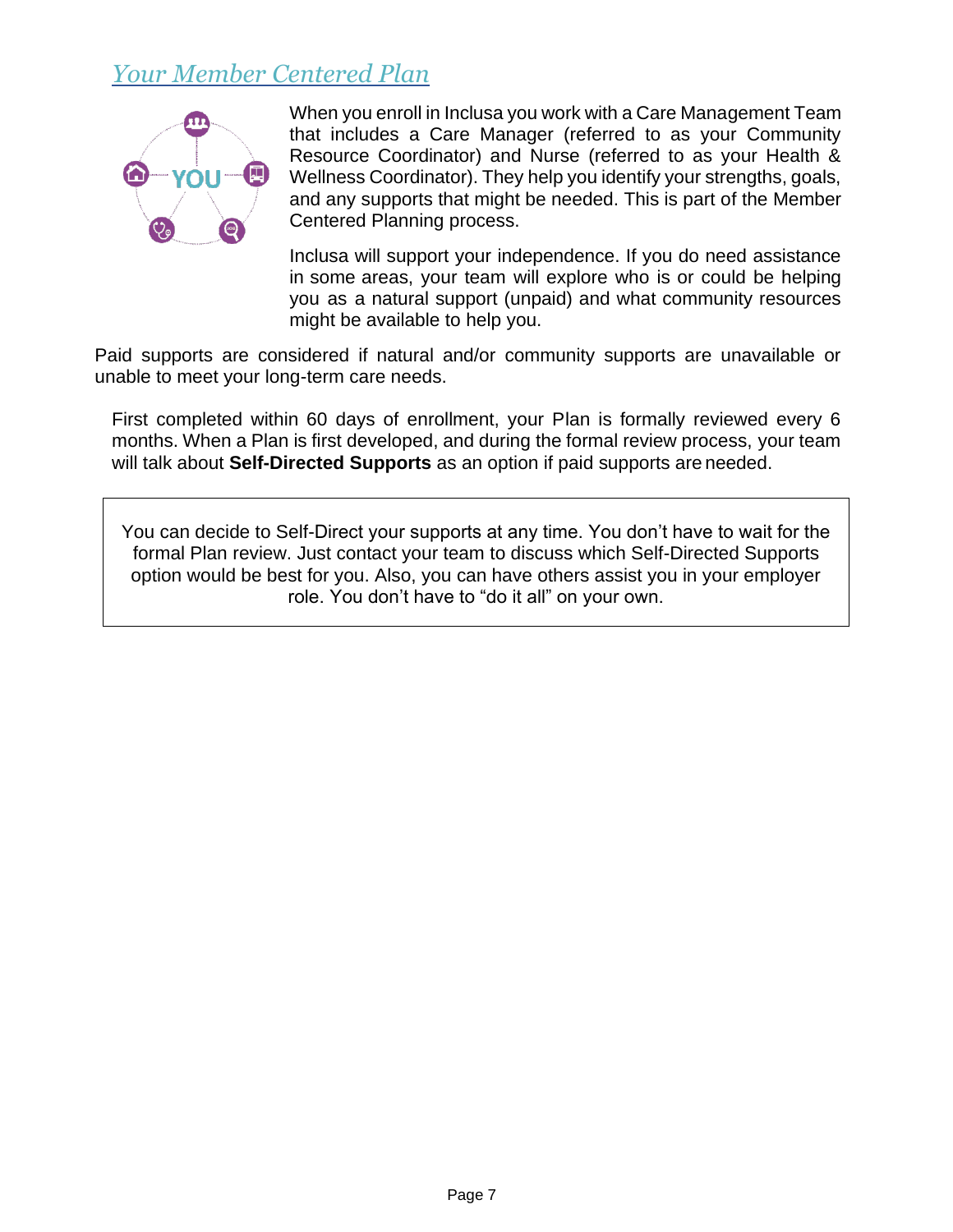#### <span id="page-7-0"></span>*Why Self-Direct?*

There are many reasons why you might decide to Self-Direct your authorized supports. For example:

- You want more control over your supports.
- You need more flexibility in scheduling the supports.
- You have strong preferences for who provides your supports or how your supports are provided.
- There is a need for more creative use of supports due to limited providers or community resources.
- There are challenging issues that a traditional agency is unable or unwilling to work through.
- Other unique situations.

#### <span id="page-7-1"></span>*What Type of Supports Can You Self-Direct?*



It is most common for people to Self-Direct their authorized personal care and/or supportive home care (housekeeping type) services. Some people have hired their own worker(s) to help them learn daily living skills or to provide job coaching. If you are interested in Self-Directing a specific service or support, ask your Care Manager (Community Resource Coordinator) about it. Even if it hasn't been done before, that doesn't necessarily mean it *couldn't* bedone.

#### <span id="page-7-2"></span>*Supports That Cannot be Self-Directed*

The Wisconsin Department of Health Services does limit Self-Direction in two areas:

- <span id="page-7-3"></span>1. **Residential Services:** If you are living in a residential setting (not a private home or apartment), you can't Self-Direct the services that the residential agency is being paid to do for you. For example, if the agency is paid to provide you with meals, you could not Self-Direct meal preparation.
- 2. **Case Management:** This service can't be self-directed because Care Management is a core service in Family Care. Care Managers need to know many rules and guidelines that someone outside of the agency wouldn't know. However, you do have a right to request a different Team, if you have concerns that can't be resolved with your current Team and their supervisor.

There might be other services that cannot be Self-Directed. If in doubt, ask your Care Management Team. If they aren't sure they will check with the Self Determination/Self-Directed Support Team and let you know.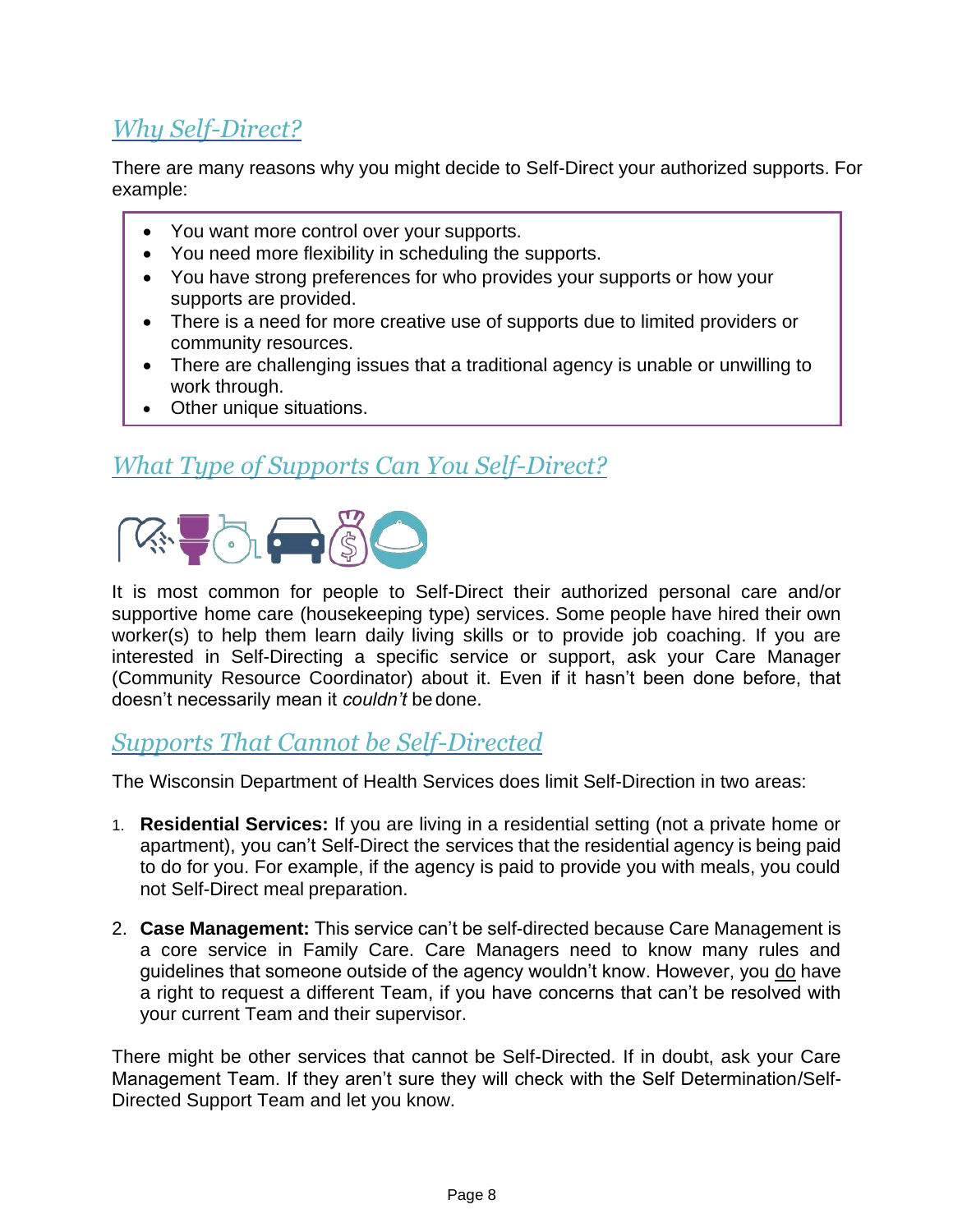#### *Next Step*

You and your Care Management Team have agreed on what is needed to help you meet your goals/outcomes. You have decided you want to Self-Direct some of your authorized supports. What is the next step? What are your choices?

- 1) Purchasing services or staff from a provider agency (Fiscal Conduit).
- 2) Recommending staff to be hired through a co-employment or leasing agency.
- 3) Managed staff through an Agency With Choice (AWC) provider
- 4) Employing staff using a Fiscal/Employer Agent (F/EA) provider.



The above diagram shows the different levels of control and responsibility you can choose from when you decide to Self-Direct. Each is described in more detail below.

#### <span id="page-8-0"></span>*You as the Employer*

Under Self-Direction, you have the most responsibility and control if you are the actual employer. As an employer, you will:

- 1. Choose a Fiscal Agent to process your paperwork and ongoing payroll.
- 2. Complete forms needed to become an Employer in Wisconsin.
- 3. Find, screen, and hire your worker(s).
- 4. Set workers' rate of pay Staying within your budget and following wage and hour laws.
- 5. Choose which authorized tasks will be given to your workers to complete.
- 6. Train your workers this includes providing general information and how to provide supports that are specific to you.
- 7. Set worker schedules to make sure your needs are met.
- 8. Review and sign your employee time sheets and submit them to the *FiscalAgent*.
- 9. Make sure your employees are following your rules and take action when needed (this could mean giving a warning or suspending them from work for a time).
- <span id="page-8-1"></span>10. Ending the employment relationship when needed (firing the person).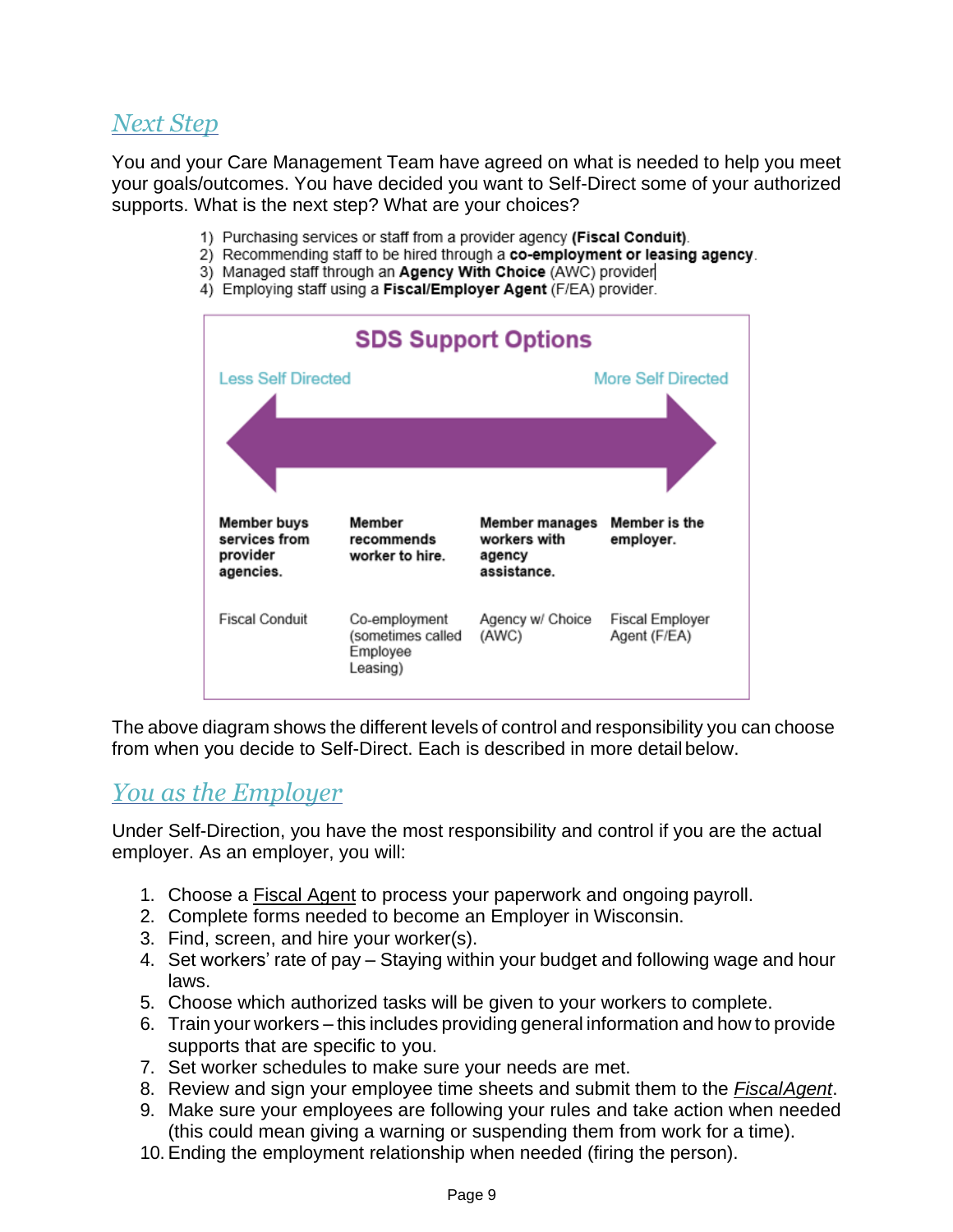#### *What is a Fiscal Agent?*

Sometimes called Fiscal Intermediaries (FI), Fiscal Employer Agent (FEA) or Financial Management Services (FMS), these agencies provide payroll related services for members who directly employ their workers.

You are the employer. Some paperwork is needed to set you up as the Employer. You will be assigned an Employer Identification Number (EIN). The agency uses that number for reporting payroll related taxes. (Note: Becoming an employer does NOT impact your personal income for tax purposes.)

Your employees also complete paperwork to become your employees. These forms are **legal documents** and need to be complete and accurate before services can begin. Be sure that your employee uses their official/legal name (no nick names) as shown on their Social Security card. If you or your employee has questions about any of these forms, we recommend contacting the Fiscal Agent. They are familiar with the forms and have staff who can help.

The Fiscal Agent conducts *background checks* on the people you want to hire. This is required by law. (More on criminal background checks on page 11.) The Fiscal Agent also sets up a *workers' compensation insurance policy* in your name (because you are the employer) as a protection in case your worker is injured while on the job.

Once everything is set up, the Fiscal Agent will process payroll for your employees on your behalf, based on the time sheets that are submitted. If an employee requires proof of income, the Fiscal Agent can complete the required forms.

#### <span id="page-9-0"></span>*If You Don't Want to be the Employer – Agency with Choice*

If you don't want to be the actual employer of record for your staff, you can work with an SDS agency that has agreed to be the Employer but leaves most of the day-to-day decisions up to you. This is referred to as an *Agency with Choice*. Under Agency with Choice, you wouldn't be the employer of record, but you would still be responsible for choosing, training, supervising and scheduling the staff. You would also review and sign the employee's time sheets. This is often referred to as being the **"managing employer."**

<span id="page-9-1"></span>In this model the employees are covered under the agency's general workers' comp. policy, as well as the agency's professional liability insurance. The agency would also complete requests for proof of income for the staff.

#### *If That's Still Too Much – Co-Employment*

Sometimes a person isn't interested in or able to be directly involved in the day-to-day details of employment. Maybe you just want to know and trust the person who will be providing you with support. This can be set up by using a *Co-employment Agency*. In this option the agency is more involved in the scheduling and supervising of the staff.

If you choose Co-employment, you would refer your preferred worker to the agency to be hired by them. You would also recommend a wage (within your budget). Once the worker completes the application process (including passing a criminal/caregiver background check) he/she can work with you.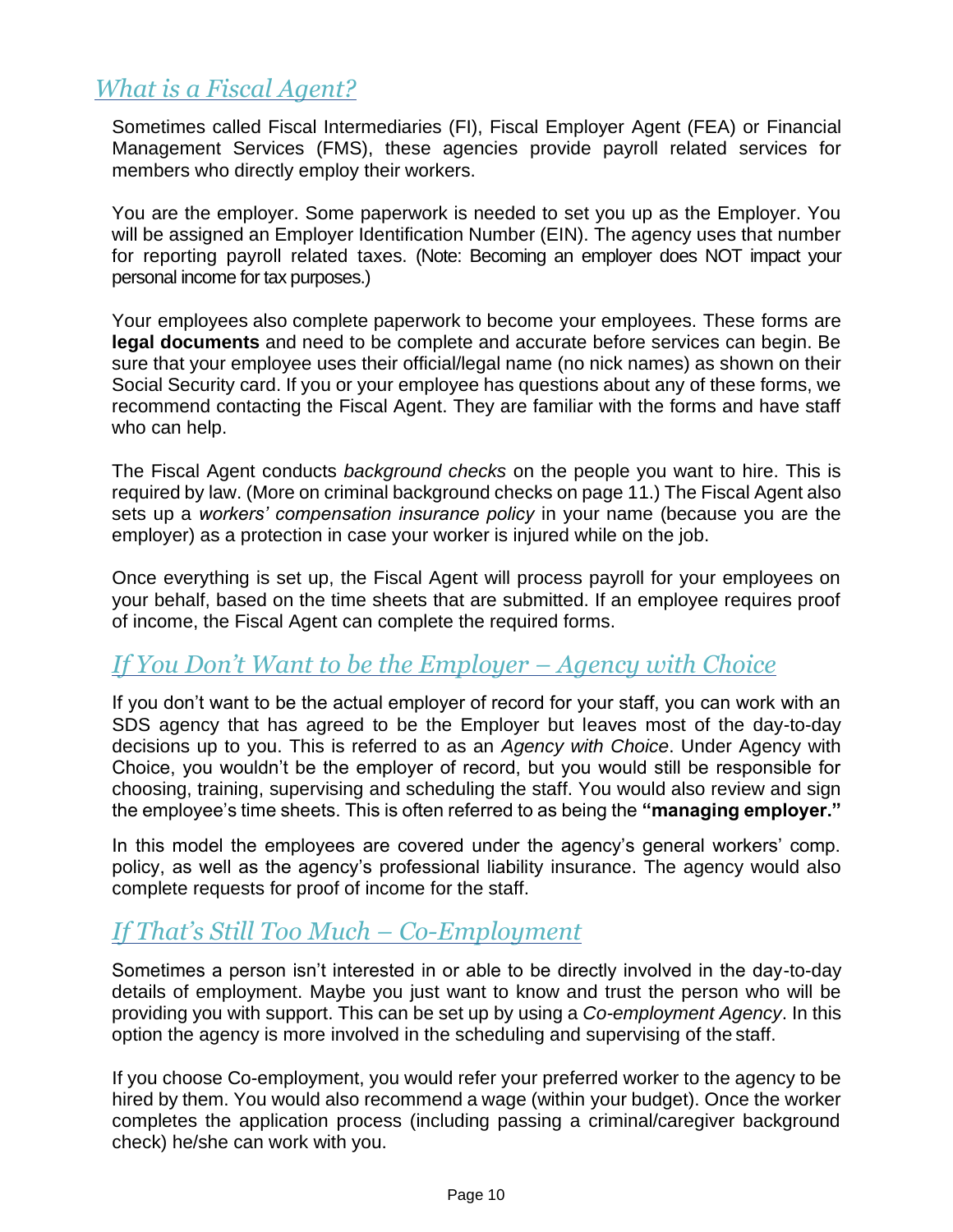#### <span id="page-10-0"></span>*Fiscal Conduit*

This model is used to pay for an agency service. For example, if you want to use a snow removal business that doesn't want to contract directly with Inclusa, this is a way to pay the business so you can receive the service from the agency of your choice. When payment is made directly to an agency there are no additional wage related charges (taxes, Worker's Compensation, Unemployment Insurance).

#### *More About Criminal Background Checks*



When you choose Self-Direction, you have a lot of flexibility about who you can hire as an employee. However, Wisconsin law requires that *caregiver and criminal background checks* be conducted on any suggested employee. The SDS Agency you have selected will run the background checks. The report results are sent to your Community Resource Coordinator, who will review the results with you.

**What if the report shows arrests and convictions?** Can the person still be hired? Answer: It depends on several factors, including:

- What the conviction was for (based on statute number);
- The length of time since the conviction; and
- Whether or not the conviction is "substantially related" to the job.

Only convictions (not charges) can be considered by law. There are some crimes that do prohibit hire (such as a conviction of murder, assisted suicide, or abuse of patients/residents), but most are evaluated based on how the circumstances of the conviction might relate to your particular support need.

It is also important to note that labor laws clearly state employers cannot discriminate against a person based on their criminal history, **if** the crimes are **not** substantially related to the job.

*Example: John recruited for workers and found a person who seemed to be a good fit. When the background check results came in, John noticed that the person had a few convictions for writing bad checks about 20 years ago. Because the person*  would NOT be helping John with financial matters, the convictions are not *substantially related and John hired the person.* \_\_\_\_\_\_\_\_\_\_\_\_\_\_\_\_\_\_\_\_\_\_\_\_\_\_\_\_\_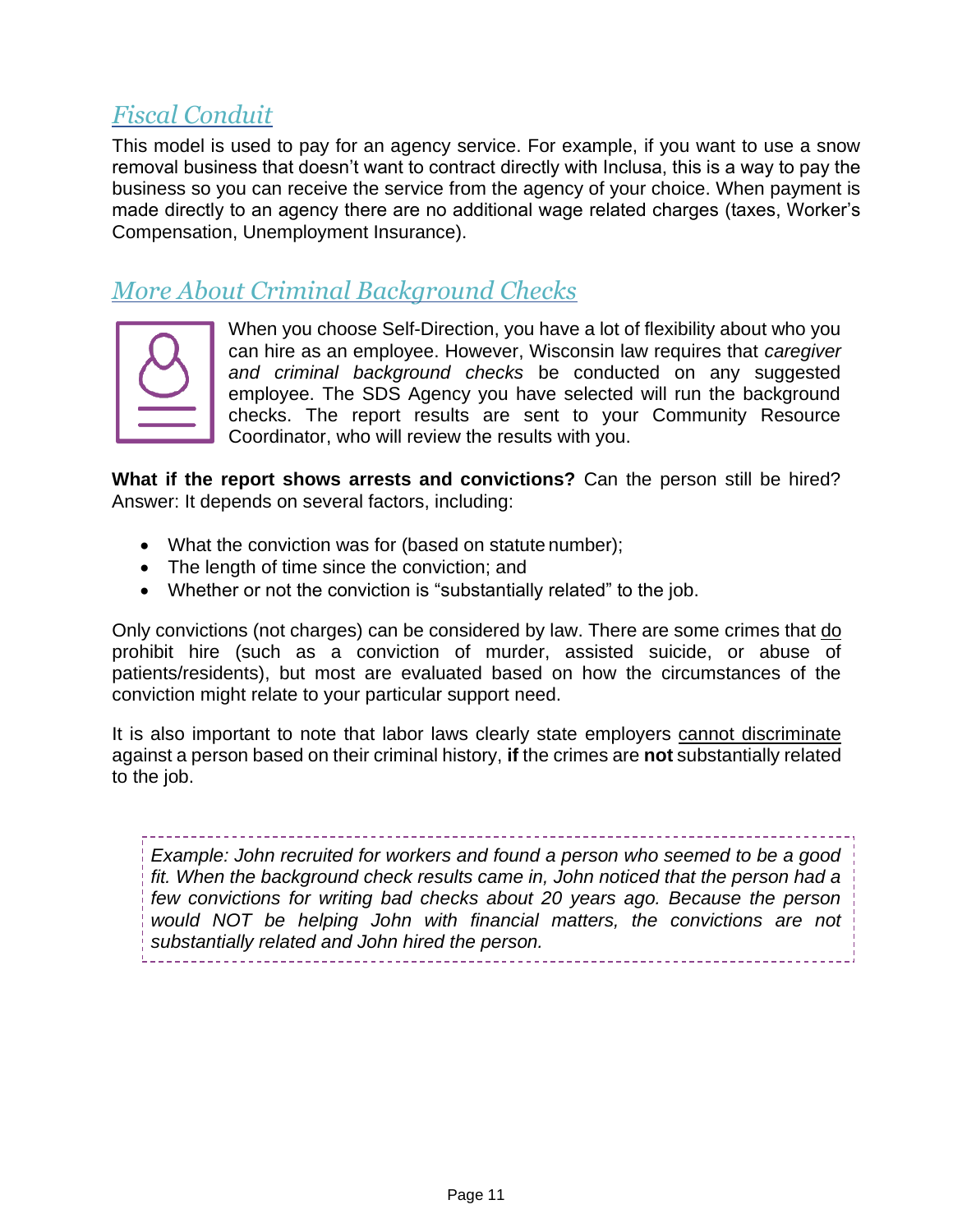#### <span id="page-11-0"></span>*Hiring Family or Friends*

Inclusa works *in partnership* with you and your current supports. Ongoing, informal support is welcomed and encouraged. To make sure your plan has everything needed, and is cost-effective, your Team will ask you about your natural and community supports.

Sometimes it makes sense to pay your informal caregiver. Your team can help you:

- Identify which tasks would be considered "over and above" what a family member or friend would provide as part of their natural relationship. (For example, families typically make meals together, so that wouldn't be a paid service, but giving a person a bath might be paid. House cleaning is typically shared among household members so others in the home are expected to do their share without payment.);
- Ensure the caregiver meets the necessary qualifications;
- Consider the relationship dynamics for example, if people don't get along very well they probably won't do well in an employment situation;
- Determine if there's a likelihood of caregiver burnout; and
- Re-assess as your situation changes.

Many people hire family members and friends. However, sometimes being in an employment relationship ends up putting a strain on the family or friendship (even if there weren't issues before), so it is a good idea to discuss this with those you would like to hire before moving forward.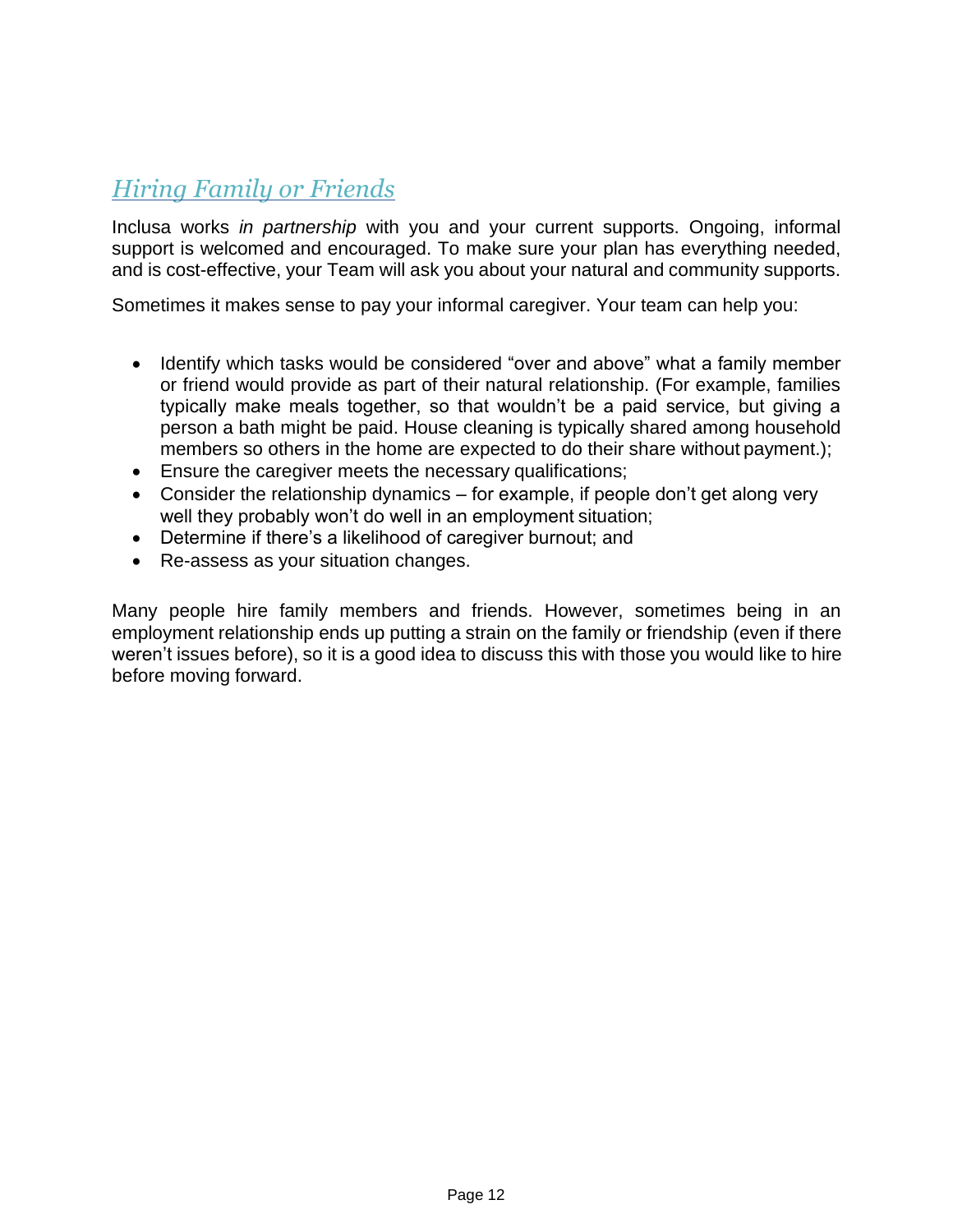#### <span id="page-12-0"></span>*Back to the Budget - What Does "SDS Budget" Mean?*

Each person who decides to Self Direct their supports has an *individual budget* developed based on the authorized supports/services approved in their Member Centered Plan. Everyone's budget is different, based on the type and amount of service that Inclusa would pay IF the person were using a traditional contracted agency instead of SDS.

#### <span id="page-12-1"></span>*What is Paid From the SDS Budget?*

There are certain costs that are paid from the Self-Directed Budget:

• The worker's wages



- Payroll-related taxes includes state and federal unemployment insurance and the employer portion of Social Security;
- Worker's compensation insurance premium (annual); and
- Financial management fees paid to the SDS Agency for their services. (Each agency has its own monthly fee and uses its own wage rate to cover the payroll related taxes.)

#### <span id="page-12-2"></span>*Your Budget Responsibilities*

When you use Self-Directed Supports you are responsible to stay within your budget. This means you agree to use only the amount of services that are authorized. It is up to you to keep track of your employees' hours to make sure they are NOT working more hours than authorized. **This is very important because if you are unable to stay within the authorized budget you could lose the ability to Self-Direct.**

It can be helpful to write both the planned schedule *and* the actual hours worked on a calendar. That way you can stay within your budget and verify the dates and times your employee(s) put on their time sheets.

If you feel that additional support is required, *contact your Team* so the authorization can be reviewed. Do NOT just ask your employee(s) to work additional hours. Doing so could result in limiting your ability to use SDS.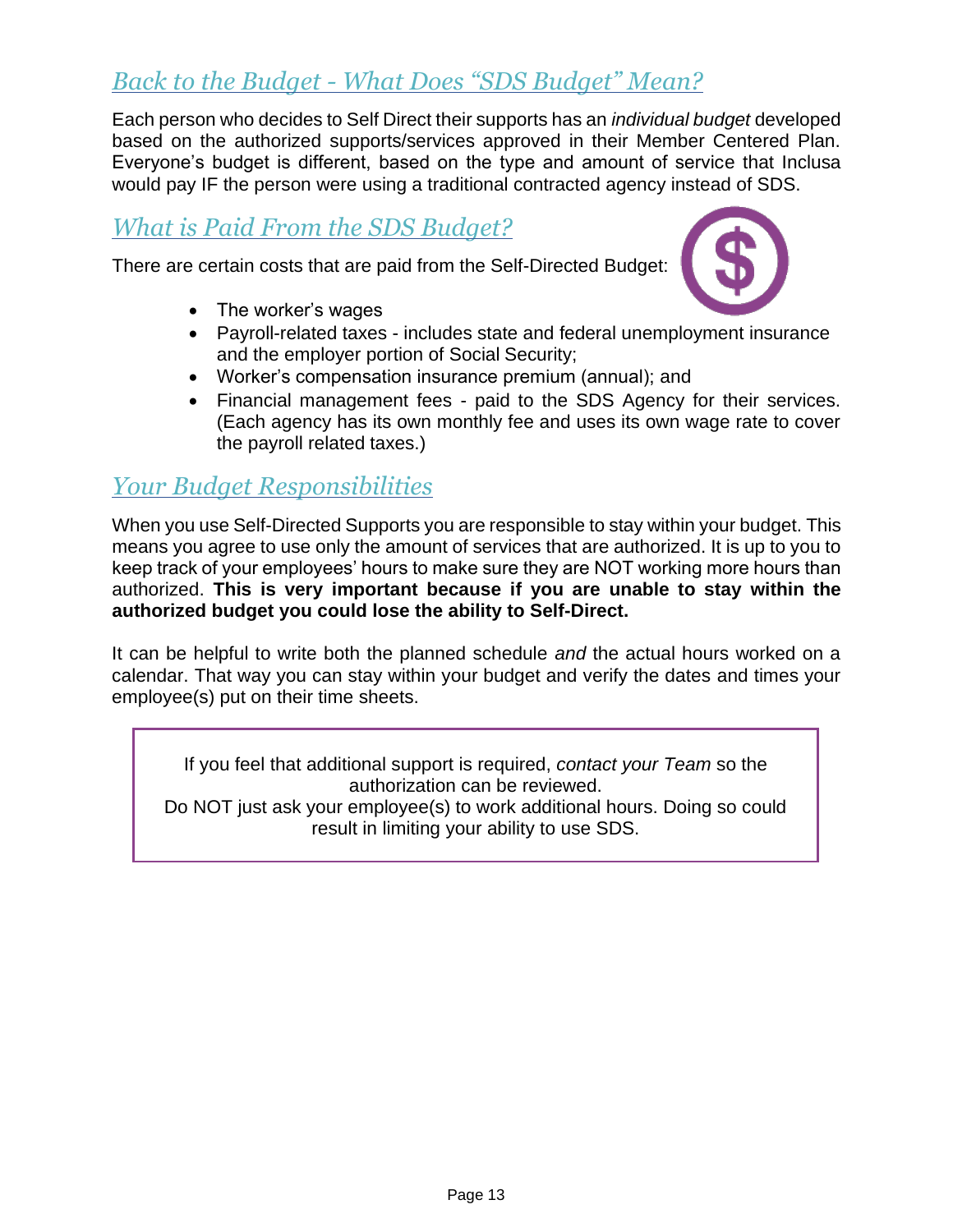#### <span id="page-13-0"></span>*More About Time Sheets*

Time sheets must be signed by both you and your employee (*after* the work has been done) and sent to your chosen SDS Agency per their payroll schedule. Pay periods are either bi-monthly (1<sup>st</sup>-15<sup>th</sup> and 16<sup>th</sup> to the end of the month) or bi-weekly (every two weeks). In most cases, payment is made by check or direct deposit. One agency uses a Debit Card system.

Time sheets are *legal documents*. They must be accurate and complete or the SDS Agency will send them back for corrections. Payment will be delayed until the error is corrected. Please make sure that time sheets are turned in right away. This helps monitor your budget expenses.

It is important to know that if you are *hospitalized* or *in a nursing facility*, Self-Directed Supports is put ON HOLD. Medicaid rules prohibit Inclusa from paying for Community/Home based services when you are in a hospital or nursing home. If your caregiver would have to find other employment while you are unavailable, *some payments could* be authorized to help retain your worker. Please contact your Team for more information if you have questions.

NEVER sign a time sheet listing services that were not provided, or were provided by someone other than the employee. This is fraud and can result in ending your SDS. Additional criminal action could be taken.

#### <span id="page-13-1"></span>*Wage and Hour Laws*



There are many state and federal rules in place to protect employees from unfair practices. Action could be taken against you as the employer for failing to follow the law. The most common rules we need to follow are:

Employees must be paid at least minimum wage for the time they work or are otherwise "on duty." As of 2020, minimum wage is still \$7.25/hr.

In rare cases, if more than 80% of the services your employee is providing is companionship and not "hands on care," it might meet the minimum wage exemption. Please contact your team for more details.

If employees work more than 40 hours in a given week, then Overtime must be pad. Overtime pay is generally calculated as 1.5 times the person's regular wage.

The only time Overtime is not required is if the employer and employee live in the same household. The actual hours worked still must be paid, but at regular pay rate.

At Inclusa, we strongly discourage Overtime. Not only does it cost more, but it could also contribute to caregiver burnout. If you need help finding new employees, see page 18.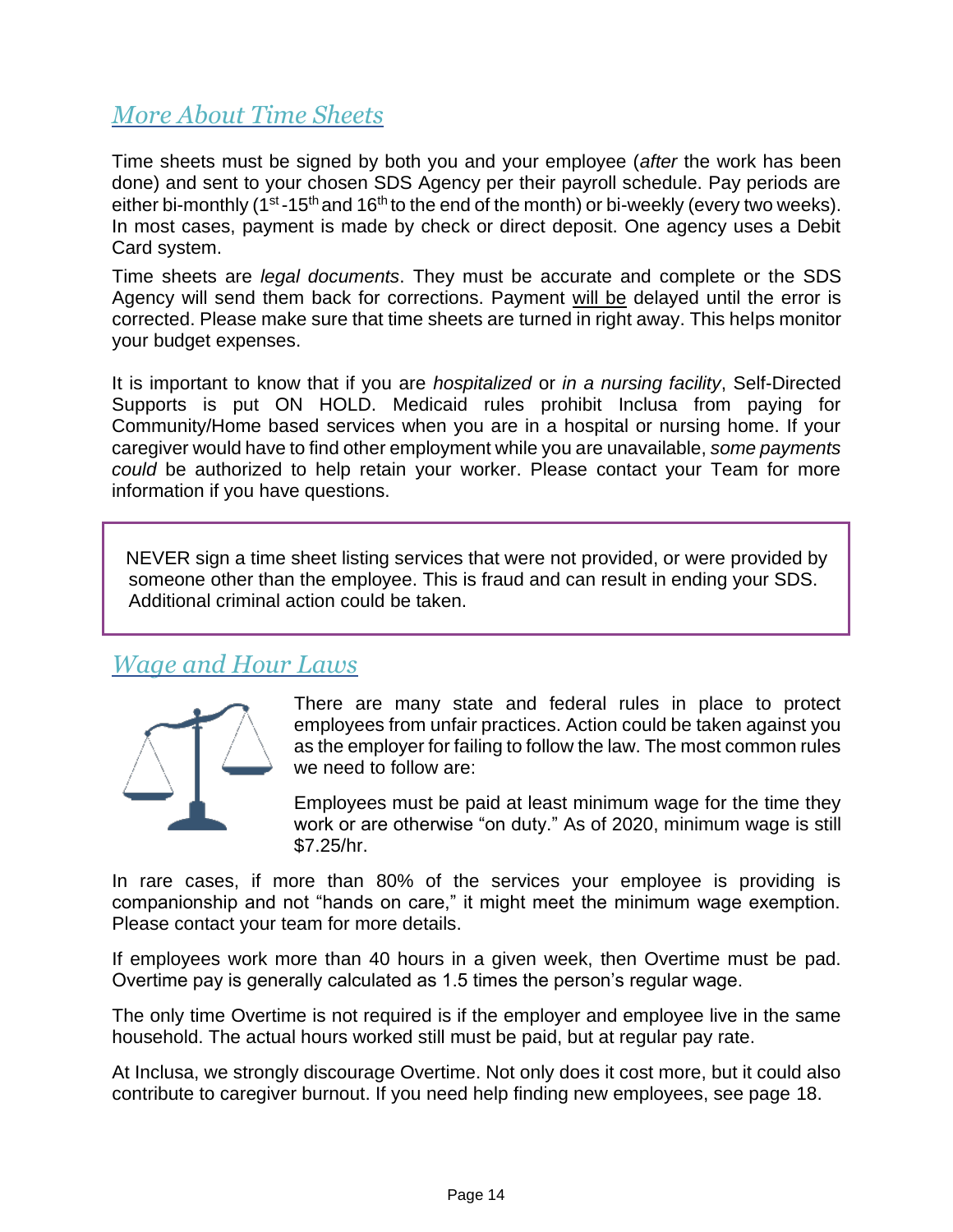#### *More About Unemployment Insurance (UI)*

A percentage of your workers' payroll is paid to the state and federal UI departments. The Fiscal Agent makes sure an account is set up in your name (using your Employer Identification Number) and they make payments to that account on a quarterly basis.

You are exempt from paying into these accounts *only* if your employee is a close family member, such as a spouse, parent, or child. That's because unemployment insurance is NOT available to employees who are close family members. The Fiscal Agency obtains this information when your employee is completing new hire paperwork.

The Unemployment Insurance Division of the Department of Workforce Development (DWD) has application forms that your employee would need to complete to be considered for UI payments. UI payments are based on several factors, so it would be best for the employee to contact the UI office directly for specific information.

#### <span id="page-14-0"></span>*More About Workers' Compensation Insurance*

As mentioned earlier, if you are using a Fiscal Agent, that agency will get a Workers' Compensation insurance policy set up for you. The policy is taken out in your name (because you are the employer) and it provides coverage for all your active employees.

If you are using either the Agency with Choice or Co-employment option, the agency's workers' compensation policy automatically covers your employees in the event of an injury or illness while on the job.

#### <span id="page-14-1"></span>*If Your Employee is Injured*

If your employee is injured while working for you, he or she needs to contact the SDS Fiscal Agency *right away*. Agency staff will fill out an initial report and contact the Workers' Compensation Insurance Company on behalf of your employee. After that, someone from the insurance company will contact your worker for more information. You

will also be asked to tell what happened. The insurance company needs all necessary information before they can determine what expenses, if any, they can pay for.

Depending on the injury, you might need someone else to fill in until the worker is healthy enough to work again. (Remember, the fill in worker would also have to complete the new employee paperwork prior to beginning services in order to be paid.) You could also request a statement from the doctor indicating when it's safe for the injured employee to resume the job, if you are concerned about their ability to do the job.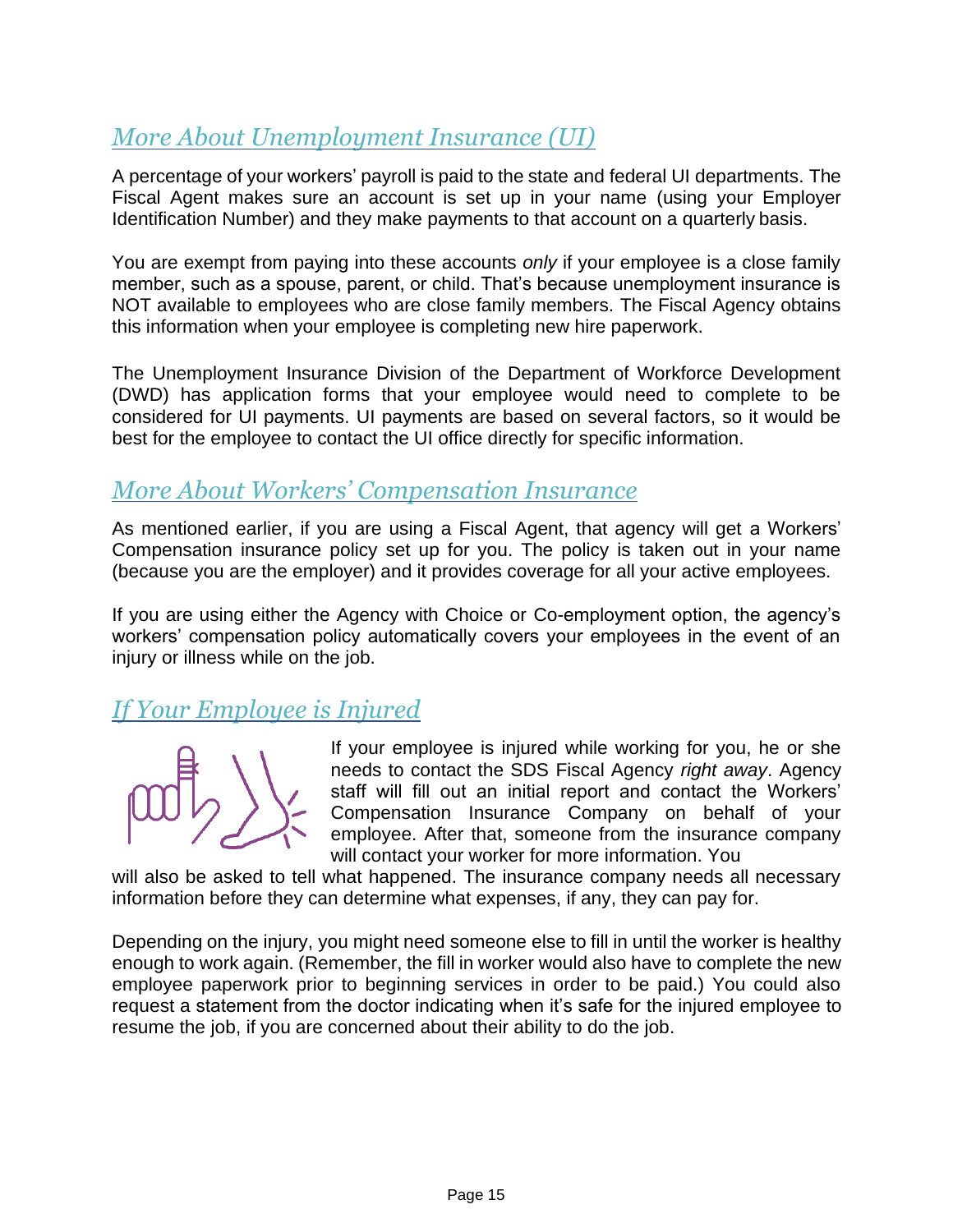#### <span id="page-15-0"></span>*Training Your Staff*



You have hired your staff and are now responsible to train and supervise them. Where to begin?

The Department of Health Services (DHS) requires that employees receive a certain amount of general training. At the end of this guidebook, you will find a number of SDS Employee Fact Sheets that you can review with your employee(s). These meet the basic

requirements of DHS by providing general health and safety information as well as information about your rights as a member of Inclusa.

More specific training might also be needed. For example, if you have diabetes, your employees need to know the signs of hypo- and hyper- glycaemia (low or high blood sugar) and how to respond if it occurs. If you use a mechanical lift for transfers, your personal care worker needs to know how to safely use that device.

Inclusa knows that not everybody has the tools or skills to train their staff. Your Team will work with you to make sure your staff are trained to safely and effectively provide your care. For example, you and your Team might decide to use a Physical Therapist to show how to safely transfer you from bed to your wheelchair. Nurses at the Wound Clinic might teach your caregiver how to safely care for your wound. Or it could be more basic, like finding simple and healthy recipes for your meals.

Once all the training has been completed, you and your employee sign off on the Orientation/Training Checklist. The completed checklist must be sent to the SDS Fiscal Agency to keep in your file. **Only after the checklist has been completed and turned in will the employee be able to work** (if they will be doing personal cares) **or be paid** (if they will be doing household tasks).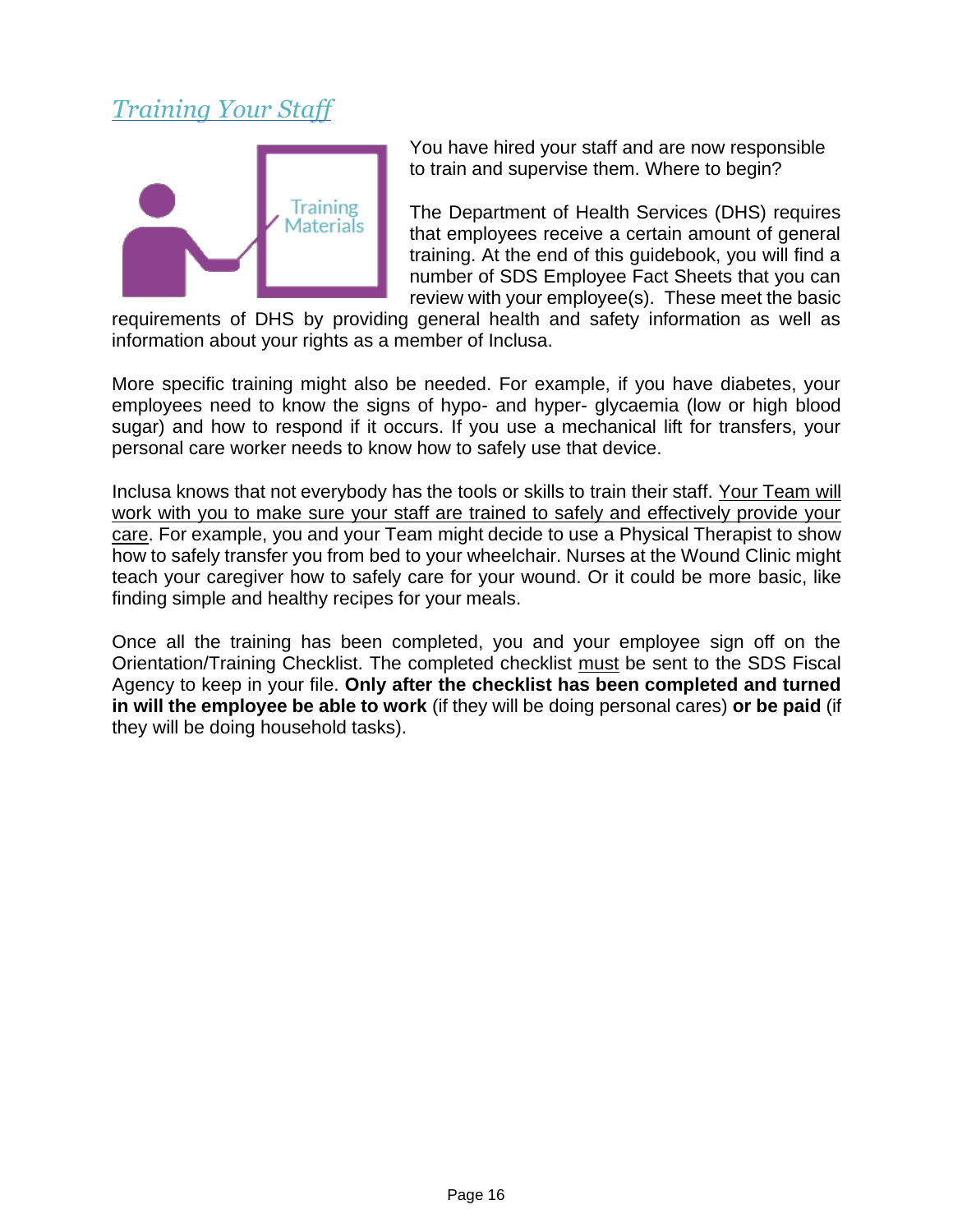#### <span id="page-16-0"></span>*Supervising Your Staff*

Open communication is key to having a good working relationship with your employee(s).

- 1. It is up to you to explain how you want your employee to help you. The more specific you can be, the better. Your worker(s) need to know what you expect. Be patient and respectful when corrections are needed.
- 2. It is important to be reasonable in what you ask your workers to do. For example, washing the kitchen floor with a toothbrush is NOT reasonable – washing the floor with a mop IS reasonable.
- 3. You also need to be aware of possible employee health and safety concerns. *Employers have a duty to keep their employees safe while on the job.* **For** example, if you need a mechanical lift for transfers but you tell your worker to assist you without using the lift, both you and your employee are at risk of injury. In fact, if your employee is injured due to unsafe practices, they *could be denied* workers' comp. coverage that would otherwise help pay for medical related costs.

We all like to know when we are doing a good job, so don't be afraid to give your employees positive feedback. On the other hand, if your employee is **not** performing in the way you expect, it is important for you to let him/her know that, too. A sample **SDS Employee Evaluation Form** is included at the end of this guidebook. You can use this form (or make your own) to write down what you like and don't like about your employees' work.

When having conversations with your employee, try to find out what the real issues are. If the employee needs more training, you and your Team can make sure that training is provided. If the employee is often late, is that because he or she needs to change the schedule? Maybe the person just needs to know that being on time is important to you. Give employees a chance to make the changes and improve their work.

<span id="page-16-1"></span>If your employee doesn't make the changes you request, you have a right to take disciplinary action to improve performance. Disciplinary action could be a verbal warning, a written warning, or even a suspension. If things still don't improve, you may need to end the employment.

#### *Firing Your Employee*

Firing an employee can be very difficult. It might be helpful for you to first practice what you will say with someone you trust. You might want to write down the key points you want to make. Try to be calm and respectful throughout the conversation. People don't like being fired, but if you are clear about what wasn't working, you have done your job as the employer.

Remember, you have a right to fire someone who you are not happy with. You also have a responsibility to make sure your services are being completed as authorized by your Team. Even if you like the person, if he or she is not doing the job, and you have tried to correct the work, he/she should NOT continue as your employee.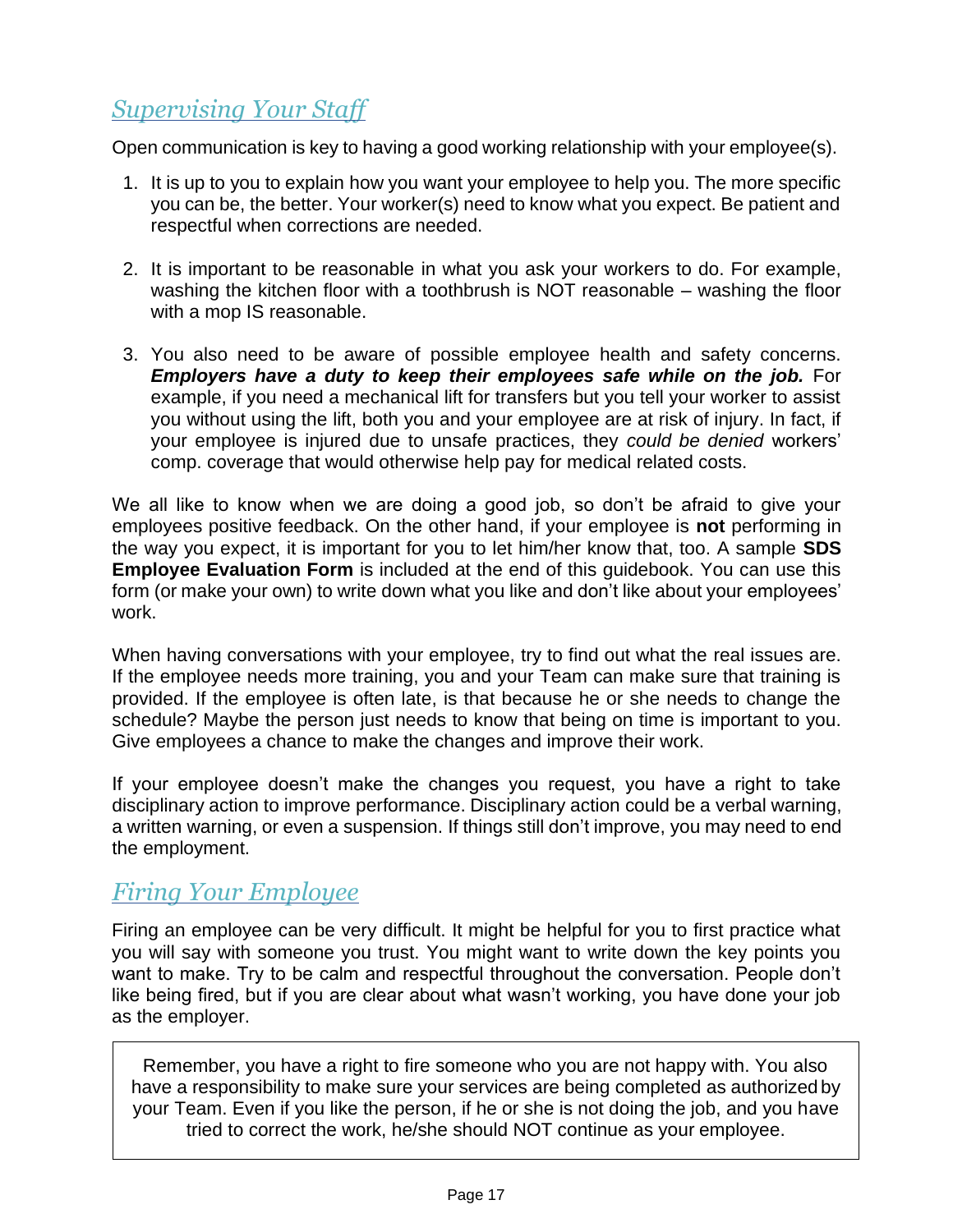#### <span id="page-17-0"></span>*Finding New Employees*

Sometimes people are interested in Self Direction but they don't have anyone in mind to hire. Maybe the person who had been working for them is no longer able to, so someone else must be found. There are many ways someone could locate potential employees, including:

- Ask friends, family, or neighbors for their suggestions
- Put an advertisement in the local newspaper
- Put a notice in church or other organizational newsletters
- Post notices in local businesses (such as laundromats or grocery stores)
- Use social media such as Craig's list
- Use the Job Center website: **JobCenterOfWisconsin.com**

It's a good idea to be prepared with standard information and questions for people who ask about the job. It is easy to forget things when you are having a conversation with someone, so writing things down will help you explain all the information you need.

By screening people out early on in the process you can focus your time on people who are really interested and are likely to work well with you. The next step would be meeting each other in person. Rather than have a stranger meet you in your home, you might want to meet in a neutral or public place (such as a library or restaurant).

#### <span id="page-17-1"></span>*Interviews*



When you interview a possible employee, you can have someone with you for support if you choose. Interview questions should be directly related to the work required. Some examples of good questions to ask include:

- Why are you interested in this job?
- What experience have you had as a caregiver?
- Have you ever worked with someone with my type of needs?
- Do you have reliable transportation?
- What trainings have you had that will help you on this job?
- What times are you available to work?
- How would you handle an emergency situation?

You can also ask for personal and/or professional references so you get feedback from others who already know or have worked with the person.

It is important to know that there are some questions that an employer *cannot legally* ask. For example, you can't ask about someone's:

- religion
- politics
- nationality
- marital status
- family make up (like whether or not they have children)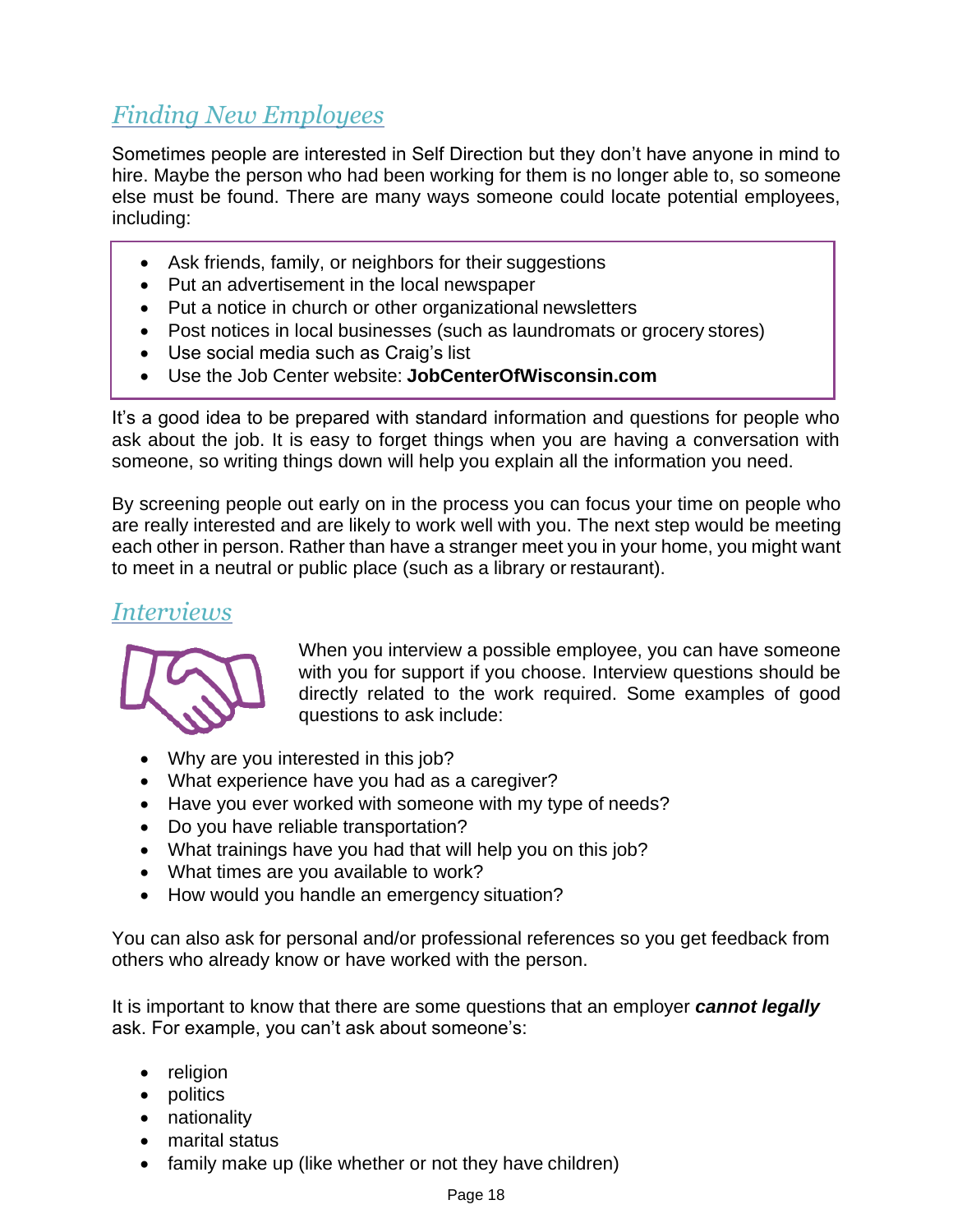#### <span id="page-18-0"></span>*Can a Support Broker Help?*

A Support Broker is someone who can help you plan and direct your Self-Directed Supports. A Broker might assist you in:

- Finding staff to work with you;
- Arranging staff's day-to-day schedules to remain within the agreed upon number of hours and to ensure your health and safety;
- Helping to resolve conflicts and misunderstandings between you and your employee;
- Interviewing new staff;
- Reviewing and verifying time sheets; and
- Other employment related tasks.

Contact your Team if you would like more information about hiring a Support Broker.

#### <span id="page-18-1"></span>*If Your Employee Needs Income Verification*

Sometimes a worker needs forms filled out that shows how much money they are making by working for you. On those forms, you should be listed as the Employer if you are the employer of record. If you are using a Co-employment agency, the worker should list that agency as the employer.

The form itself should be completed by the SDS Fiscal Agency that does the payroll (since they know the exact amount that's been paid during specific time periods). To do that, the form must be mailed or faxed to your Fiscal Agency to complete.

Please make sure your worker does NOT send an income verification form to Inclusa. Inclusa is NOT the employer and is NOT able to complete the form.

#### <span id="page-18-2"></span>*Ending SDS*

There are a number of reasons why a person might end Self-Directed services. For example:

- You are now able to complete the tasks on your own or with unpaid supports;
- Your needs increase and you are admitted to a nursing or other residential facility;
- You no longer want the responsibility of Self-Directing your care and prefer to use a traditional provider agency;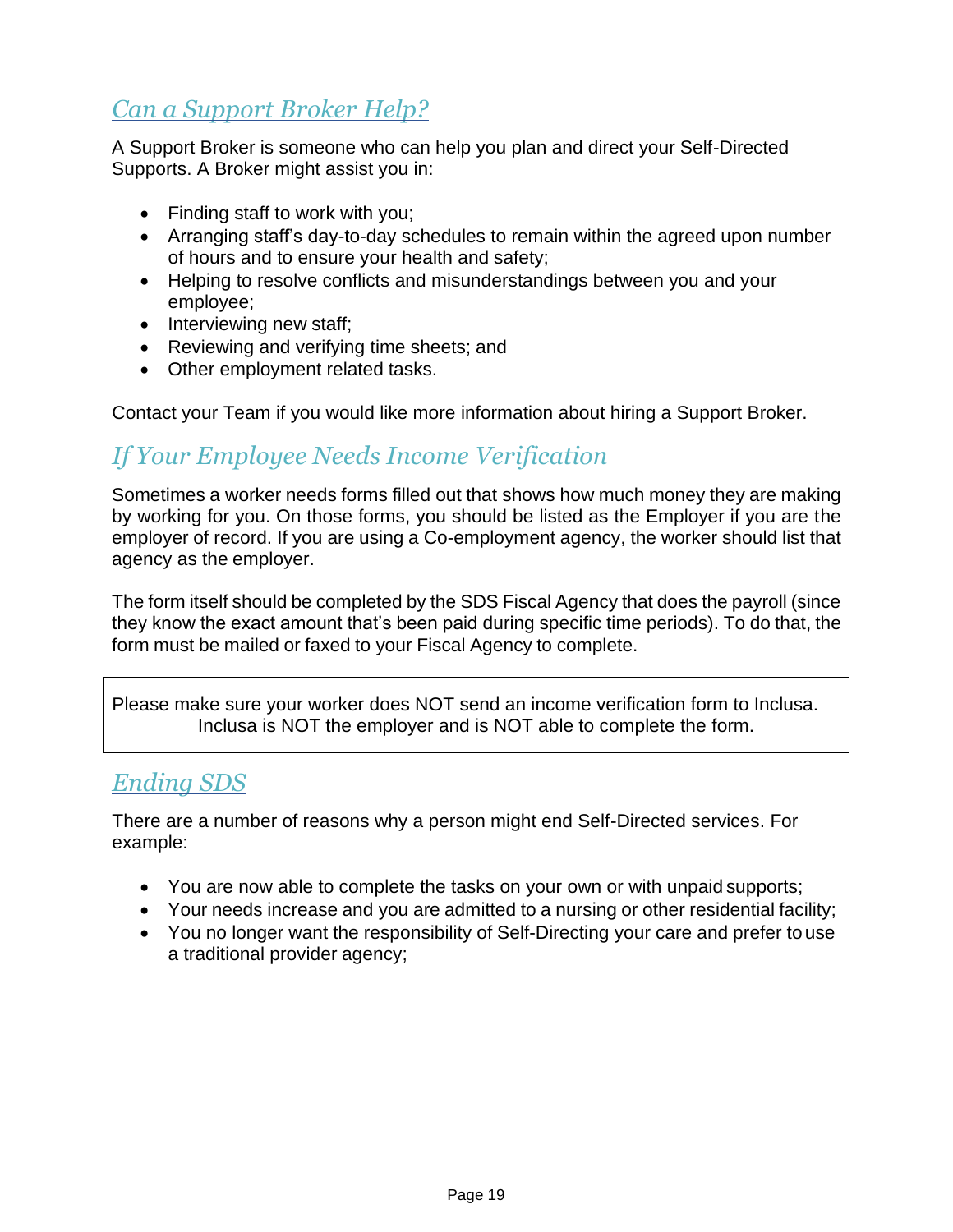In rare situations, Inclusa may need to limit a person's ability to use Self-Directed supports. Reasons might include:

- Your health and safety, or the health and safety of another person, isthreatened.
- You were unable to stay within your established plan and budget.
- Funds intended for care were used for illegal purposes (this includes submitting fraudulent time sheets).
- Conflicting interests of another person was given more importance than your needs and best interest. (For example, an employee wants more hours so claims it takes longer than it really does to get the work done.)

#### <span id="page-19-0"></span>*Employer Authority and Responsibility vs. Inclusa Team Role*

Your Inclusa Team is responsible to provide you with basic information and assistance relating to your Self-Directed supports plan. However, your team can NOT act as a coemployer.

#### **Inclusa Teams can:**

- Ask about and help coordinate employee training.
- Ask about your employee's performance (to assure your health and safety).
- Ask about time sheets and payments (to assure that only authorized supports are paid from your budget).
- Ask to observe the care/service provided (to assure your health and safety).
- Restrict your ability to self-direct if you are unable to follow the rules (generally, after a number of attempts to correct the issue.)

#### **Inclusa Teams cannot:**

- Hire or fire your employees.
- Discipline your employees.

Inclusa cannot pay for services that weren't authorized. It is important that you don't ask your employee(s) to complete work that your Team hasn't authorized. The payroll agency will not pay for that time, but as the employer **you would still be responsible** to pay your employee for those hours worked.

Please let your Team know if you have questions or concerns. There are many resources that may be helpful as you Self-Direct your supports. On the following page, you will find a few resources on employer-related topics. There is also a list of resources to learn more about Self Determination and Self Direction.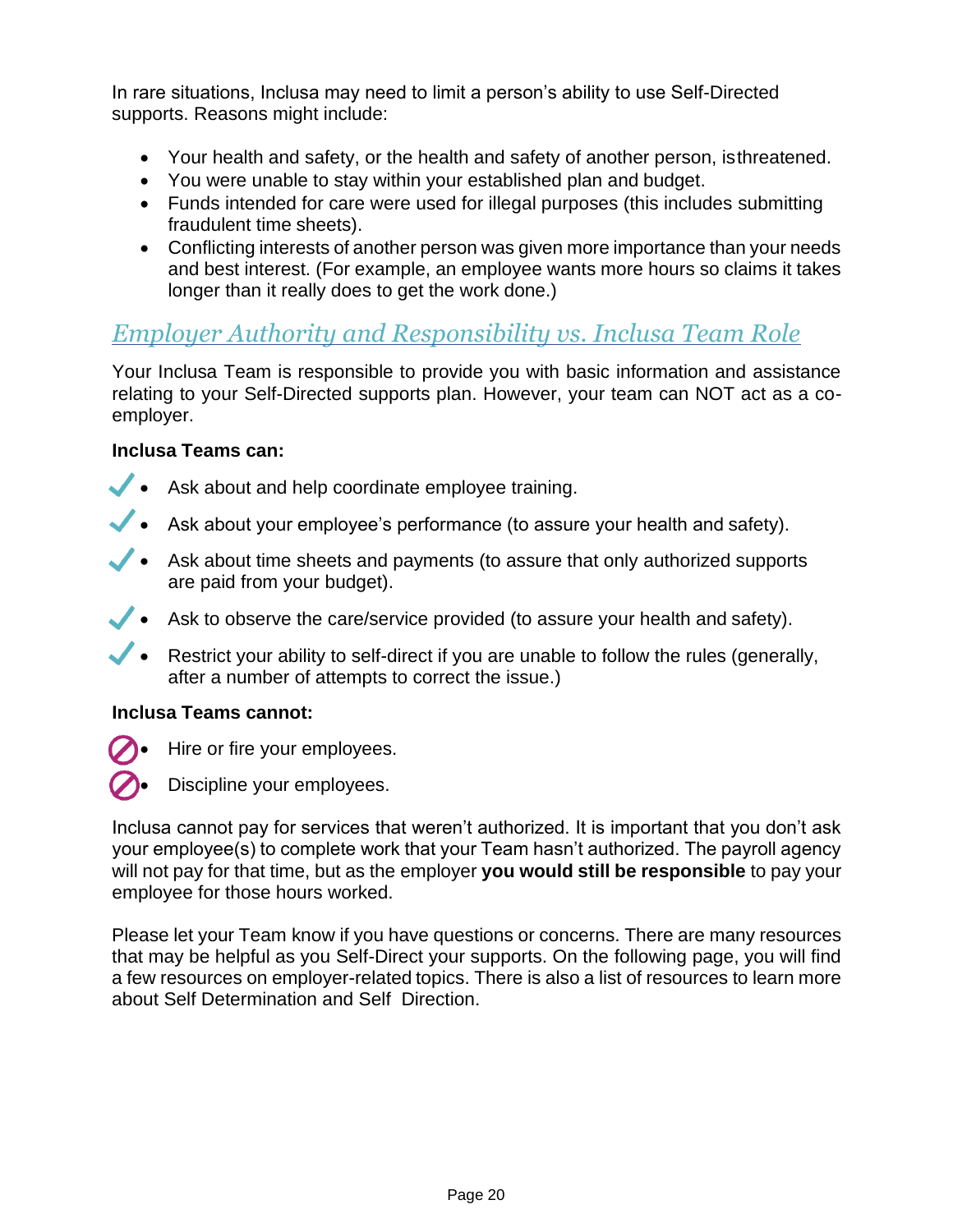# <span id="page-20-0"></span>Wisconsin Employment Resources

Fair Employment Law

Department of Workforce Development (DWD) Web Site<http://dwd.wisconsin.gov/er/> Madison area (608)266-6860 Madison TTY (608)264-8752

Unemployment Insurance

Department of Workforce Development (DWD) Web Site<http://dwd.wisconsin.gov/ui> Toll-free 1-800-247-1744

Workers' Compensation Insurance

Department of Workforce Development (DWD) Web Site<http://dwd.wisconsin.gov/wc/>

# National Employment Resources

U.S. Department of Labor [www.dol.gov](http://www.dol.gov/)

> Wage and Hour Division (WHD) Web Site www.dol.gov/agencies/whd

Occupational Safety and Health Administration (OSHA) Web Site www.osha.gov

Office of Workers' Compensation Programs (OWCP) Web Site www.dol.gov/owcp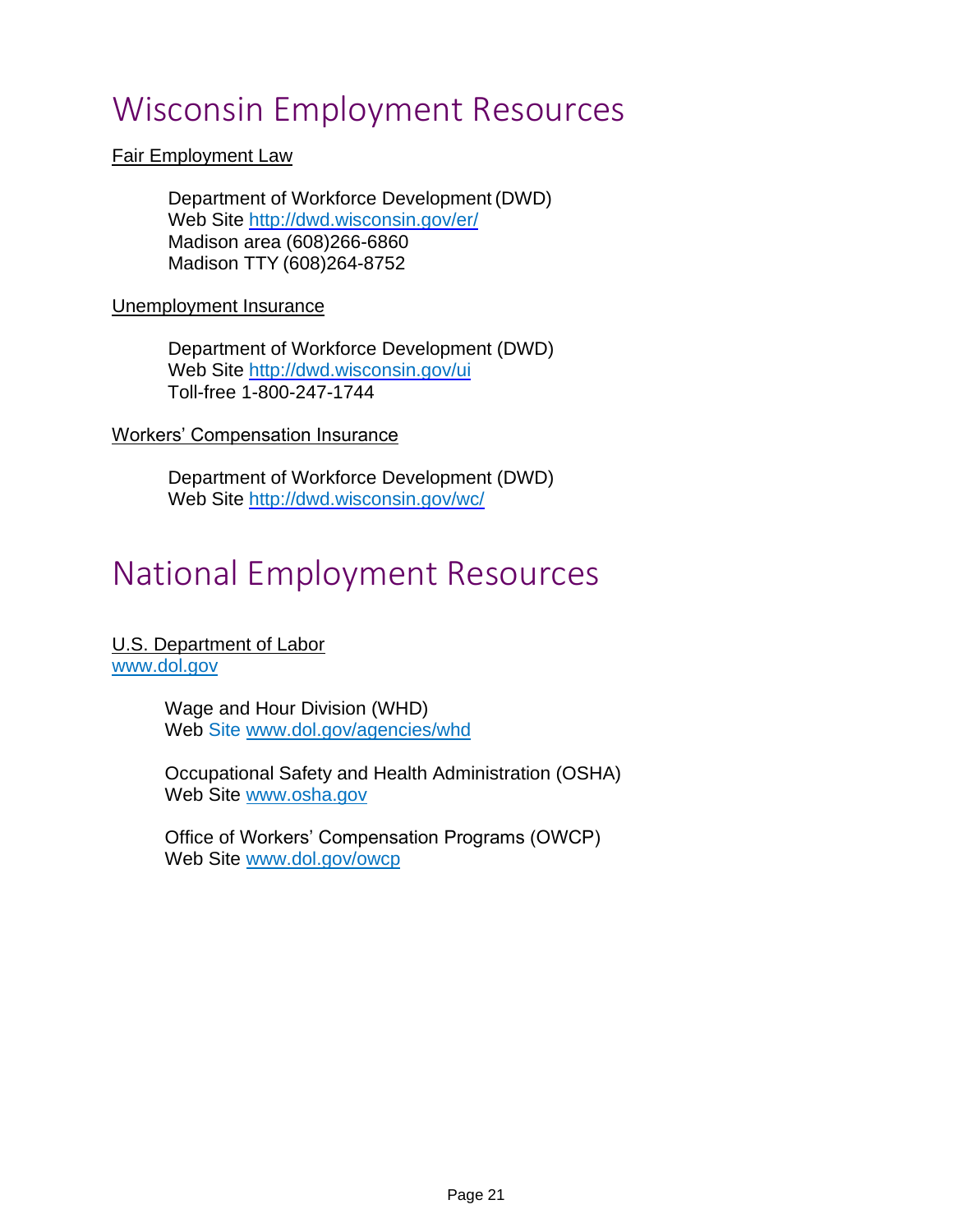# <span id="page-21-0"></span>Self-Determination Resources – Wisconsin Based

Wisconsin Board for People with Developmental Disabilities

Web Site [http://www.wi-bpdd.org](http://www.wi-bpdd.org/)

inControl Wisconsin

Web Site [http://www.incontrolwi.org](http://www.incontrolwi.org/)

People First Wisconsin

Web site https://www.peoplefirstwisconsin.org

# National Self-Determination Resources

National Disability Rights Network

Web Site http:/napas.org

Self-Advocates Becoming Empowered (SABE)

Web Site [http://www.sabeusa.org](http://www.sabeusa.org/)

National Gateway to Self-Determination

Web Site http://www.ngsd.org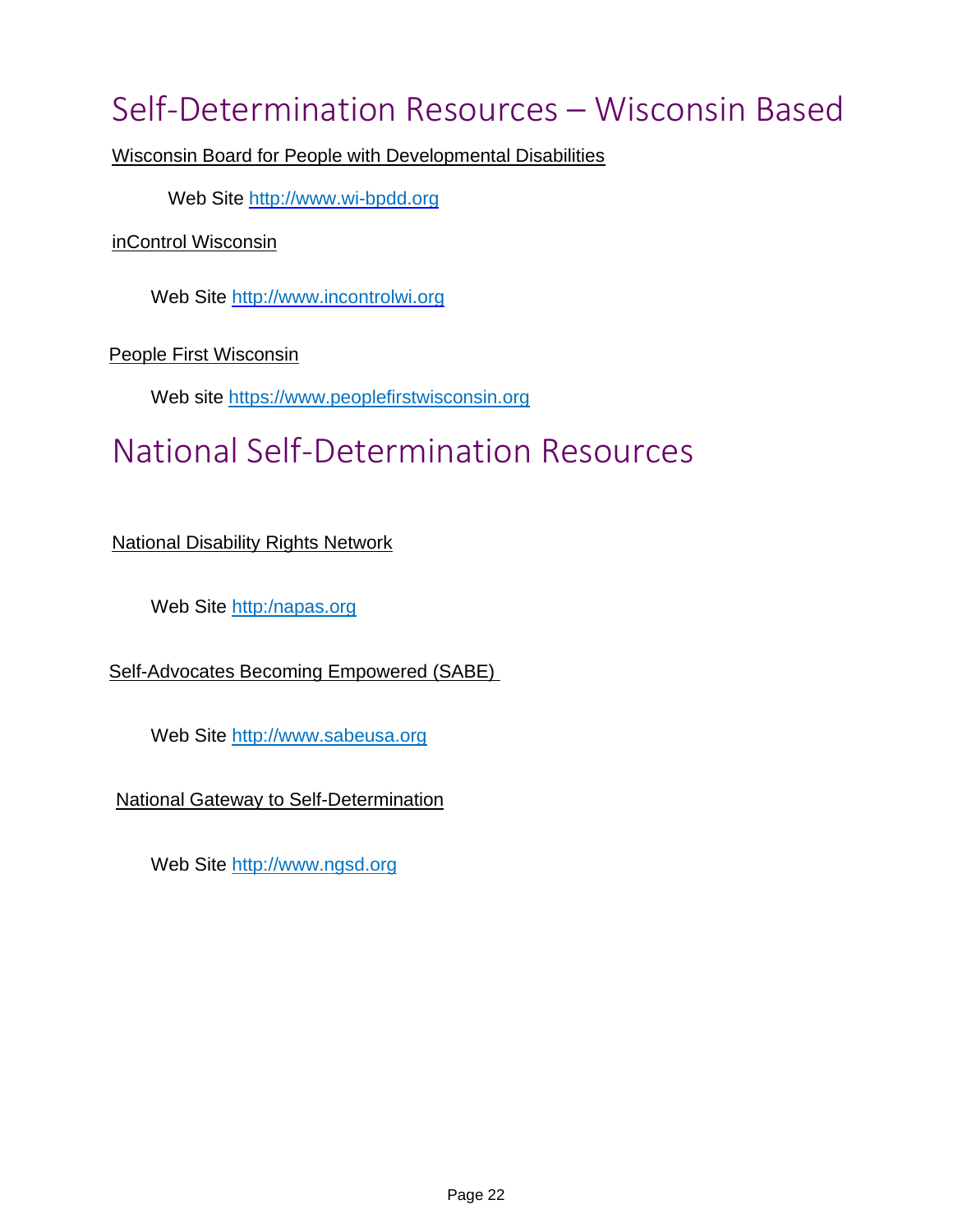# <span id="page-22-0"></span>Setting/Adjusting Wages for SDS Workers

#### **"What's a reasonable wage?"**

In Self-Directed Supports the member, as employer, sets the worker's wage, *within budget limits.* Generally, the smaller the budget, the lower the possible wage range.

Although it is common for employers to pay employees a lower wage at time of hire to allow for periodic wage increases, this is not a requirement in SDS. If a member decides to pay a higher wage, (resulting in spending being close to the maximum allowed in their SDS Budget) the team can counsel the member that problems could occur if/when authorized hours are reduced (based on member need) and the wage no longer fits in the member's budget.

Some factors that members can consider when determining a wage include:

- What type of work/support will the person be doing?
- How much would the person receive if hired through an agency?
- How much training and/or experience does the person have as it relates to the job?
- Currently our fiscal agents do not offer health/dental insurance or holiday/sick/ vacation pay. *Benefit packages are limited for agencies in this type ofwork*.

You can review typical wage rates by accessing: [http://worknet.wisconsin.gov\)](http://worknet.wisconsin.gov/).

Note: The Federal Minimum Wage Rate effective July 1, 2009 is \$7.25 per hour.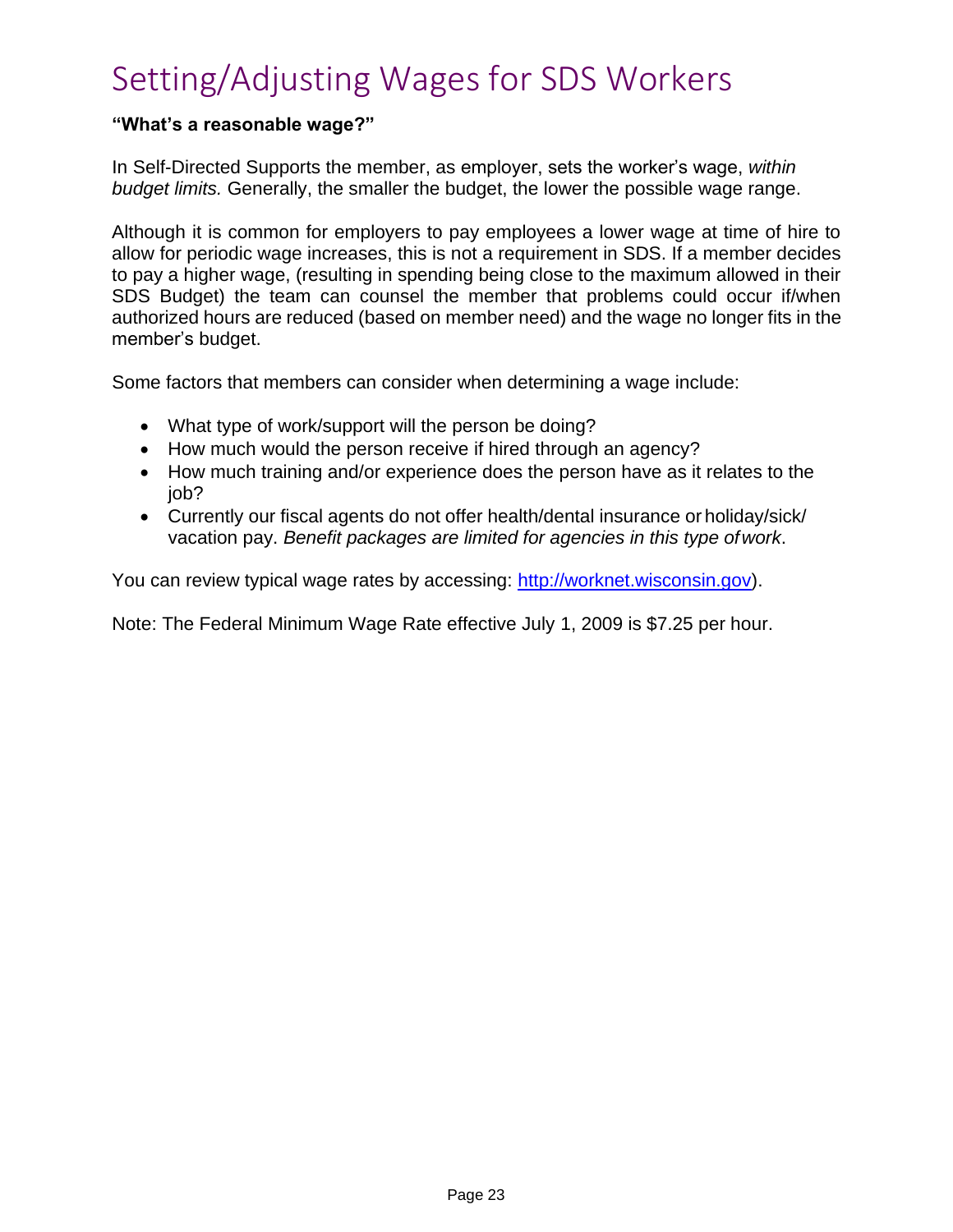#### **EVALUATION FOR SELF-DIRECTED SUPPORTS EMPLOYEES (Sample)**

**EMPLOYER: DATE:**

**Length of time on the job**:

- 1. Ability to do the job:
- 2. Willingness to do the job:
- 3. Keeps personal Employer information private:

**EMPLOYEE:**

- 4. General attitude while at work:
- 5. Comes to work when scheduled and on time:
- 6. "I really like that you…"
- 7. "I need you to work on…"
- 8. Other comments:

*Employee Comments:*

Signature of Employee **Date** Date Date Date

Signature of Employer **Date**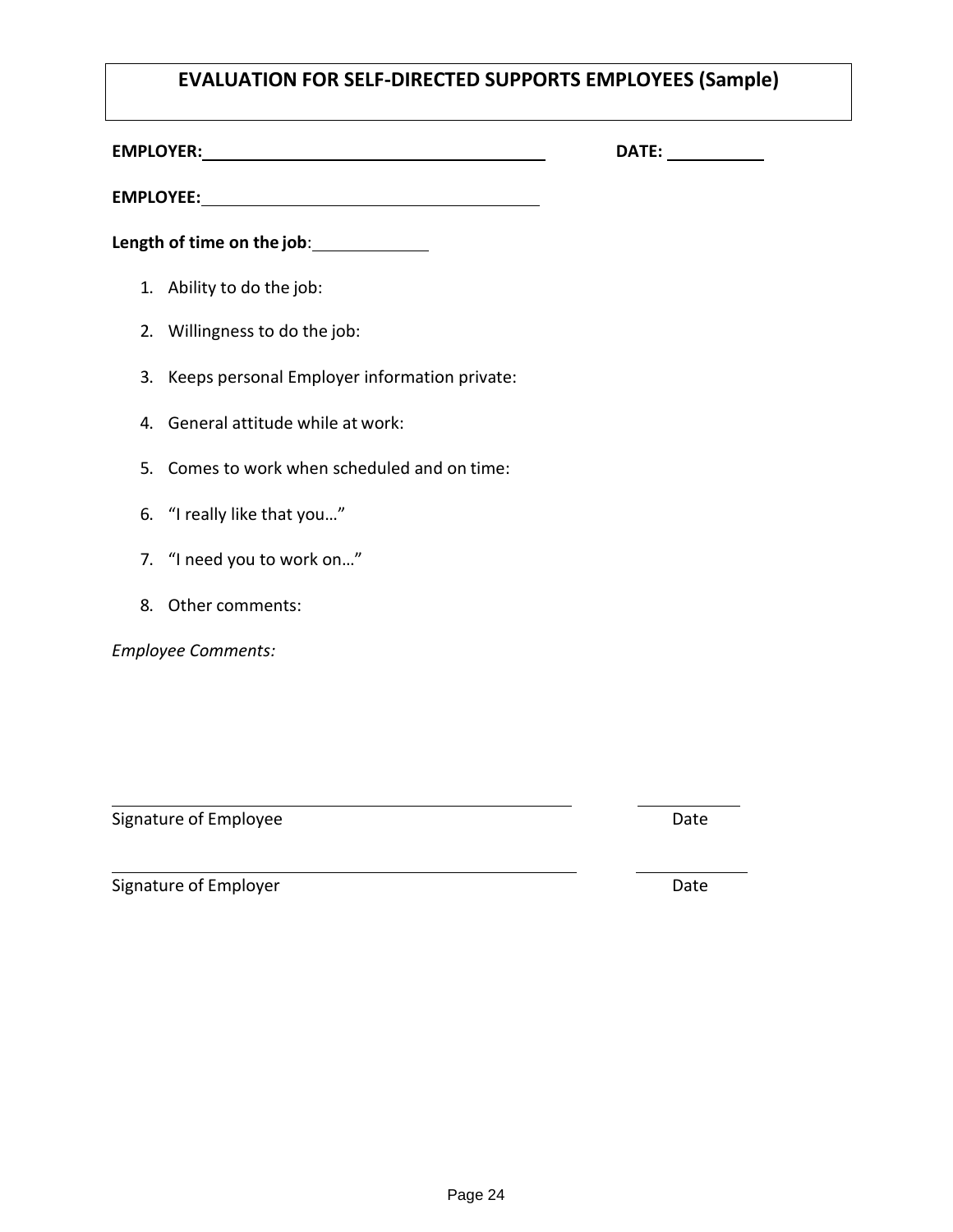# <span id="page-24-0"></span>SDS Employee Fact Sheet #1- Unemployment& Workers' Compensation Insurance & Income Verification

#### <span id="page-24-1"></span>*Unemployment Benefits*

SDS Employees are generally eligible for Unemployment benefits (if they qualify) because the Fiscal Agency chosen by the Member/Employer pays the required premiums. There MAY be circumstances where the employee would not qualify. For example, if the employee is terminated for good cause or quits employment. There are also some limitations based on the relationship between the employer and employee. For example, if the employee is the employer's parent, spouse, or adult child under the age of 21, unemployment premiums are NOT paid and benefits are not available.

NOTE: Unemployment documents should NEVER be sent to Inclusa because Inclusa is not the employer. If the member is using a Fiscal Agent, then the member is the employer and should be listed as such. For the address, use the Fiscal Agent's address, since they have the information needed to complete the Unemployment Insurance (UI) documents. If the member is using Co-Employment or Agency with Choice, the UI documents should be sent to that Agency.

#### <span id="page-24-2"></span>*Workers' Compensation Insurance Coverage*

All SDS Employees are covered under Workers' Compensation Insurance.

The Fiscal Agent or Co-employment Agency should be notified right away if the employee is injured while on the job. The insurance agency will obtain the information necessary to verify that the injury occurred and what, if any, compensation is needed.

#### <span id="page-24-3"></span>*Income Verification*

There are a few reasons why an SDS employee may need income verification. The Fiscal Agent that processes the payroll has the information needed to accurately complete income verification forms. Therefore, any income verification form should be sent to the Fiscal Agent (or Co-employment Agency, if a Co-employment Agency is used). Inclusa staff do NOT have the information to complete the forms.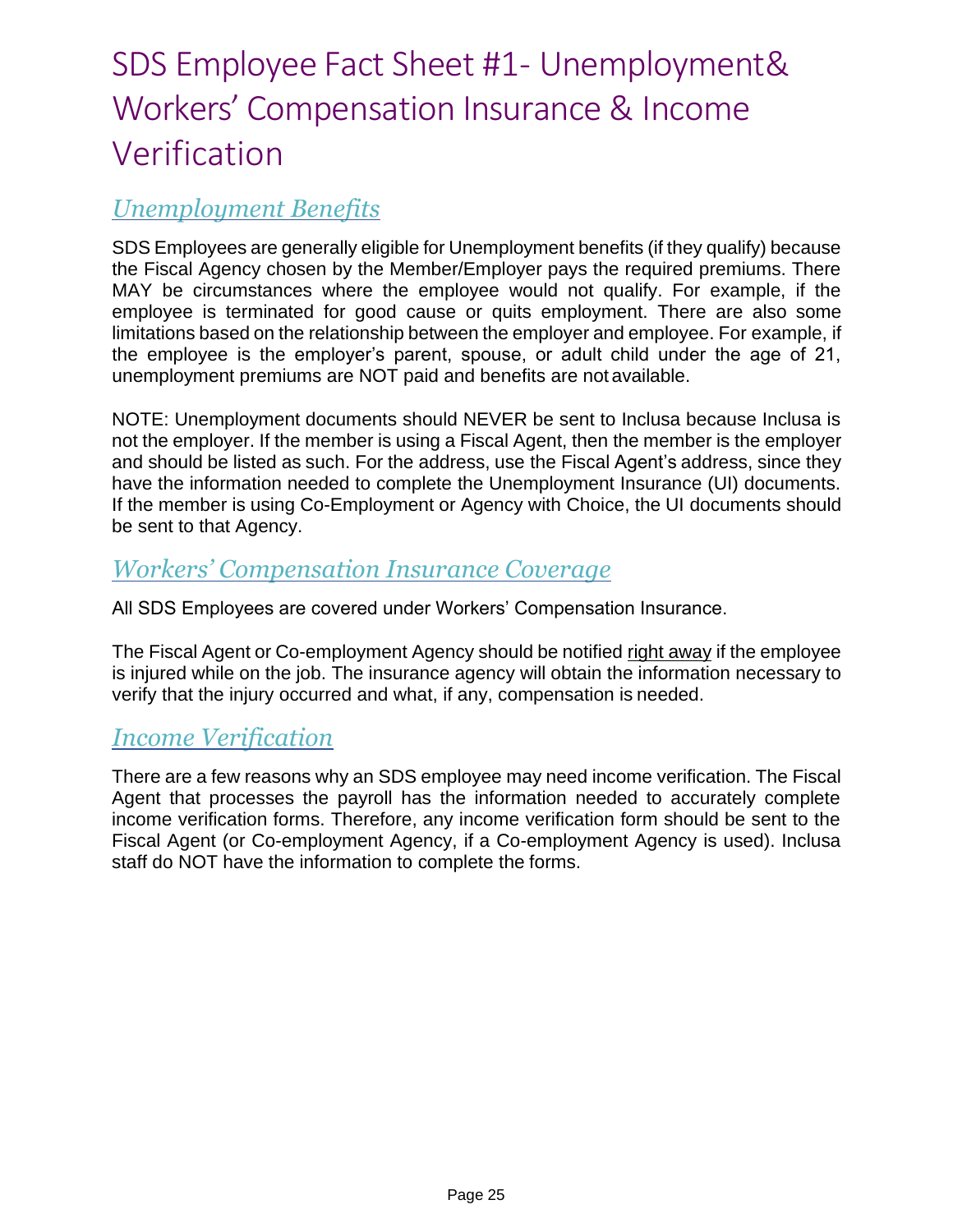# <span id="page-25-0"></span>SDS Employee Fact Sheet #2- CNA Renewal Information

Certified Nursing Assistants (CNA) need a certain number of supervised hours in order to fulfill requirements for re-certification. The person providing the supervision signs off on the **Nurse Aide Registry Renewal** form.

Unfortunately, SDS employment **does not meet** the qualifications for this renewal for 2 reasons:

- 1. Inclusa is not a direct health care employer under the Wisconsin Nurse Aide Program. Inclusa provides authorizations, referrals, and funding for services but does not provide direct patient care. Examples of a direct health care employer would be nursing homes, hospitals, and home health care agencies.
- 2. Inclusa has Registered Nurses (RN) on staff but they do NOT provide direct supervision of the SDS employees. They provide assessments, education, and service coordination, and they monitor the care that members are receiving; this is not the same as providing direct supervision.

Inclusa recognizes the value of CNA training and certification. In order to maintain certification, it is recommended that the individual maintain at least minimal employment with a direct health care employer (see #1) so they can meet the supervision requirements for renewal.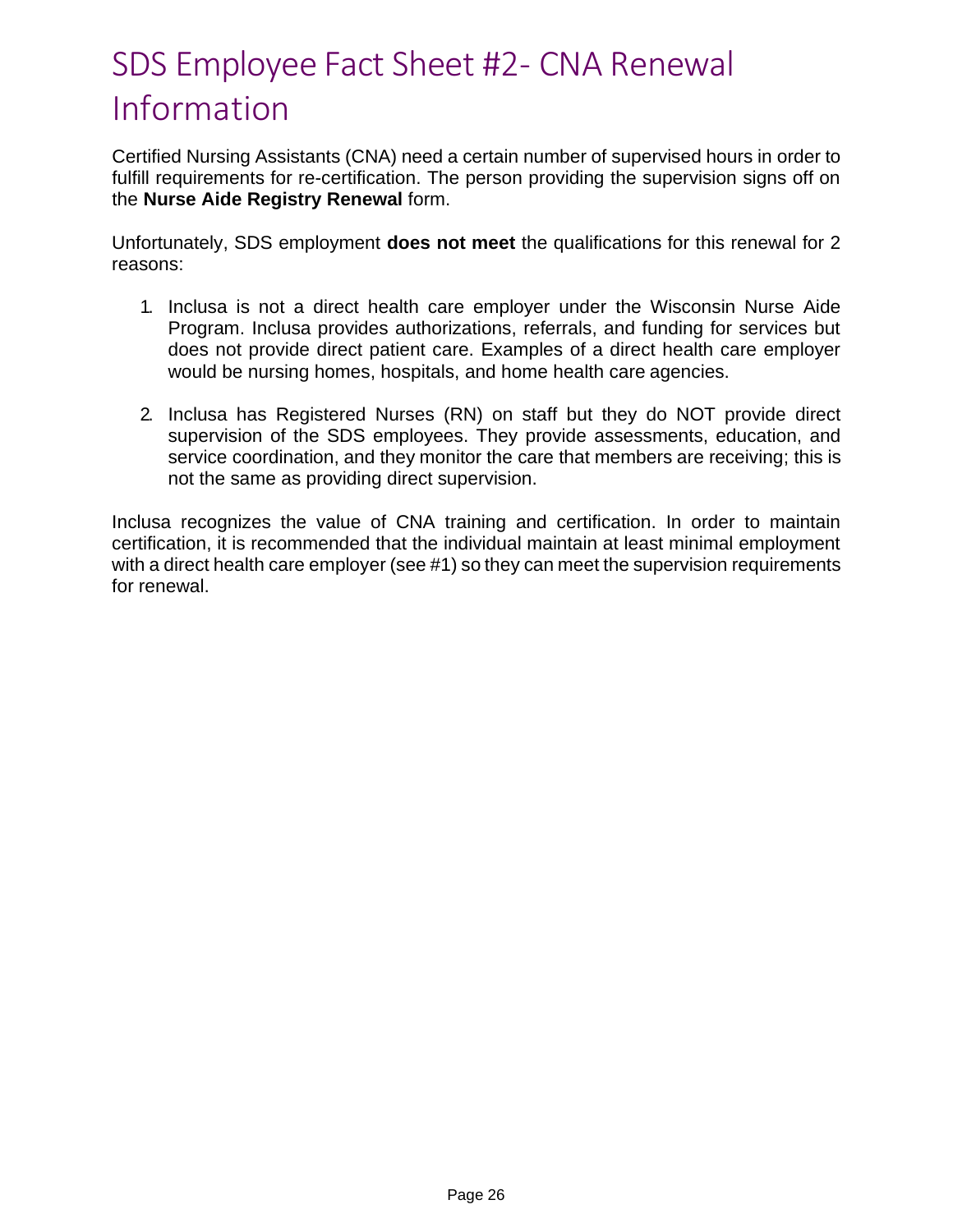# <span id="page-26-0"></span>SDS Employee Fact Sheet #3- Absence and Back-Up Plan

SDS Employees and Direct Support Professional are hired to provide day-to-day support that the person is unable to do for themselves.

Providing care for someone is a very important job. A Direct Support Professional must be trustworthy and dependable.

If the employee is unable to work at the scheduled time, he/she must let the person know as soon as possible. Depending on the support need, a previously determined back up plan will be used – under no circumstances should the person be left without resources (especially if it means the person is left in bed or unable to obtain meals/nutrition).

If the support is something that can be rescheduled (cleaning, for example), it is acceptable to do so.

SDS Employer:

Phone: The contract of the contract of the contract of the contract of the contract of the contract of the contract of the contract of the contract of the contract of the contract of the contract of the contract of the con

Other instructions (if any):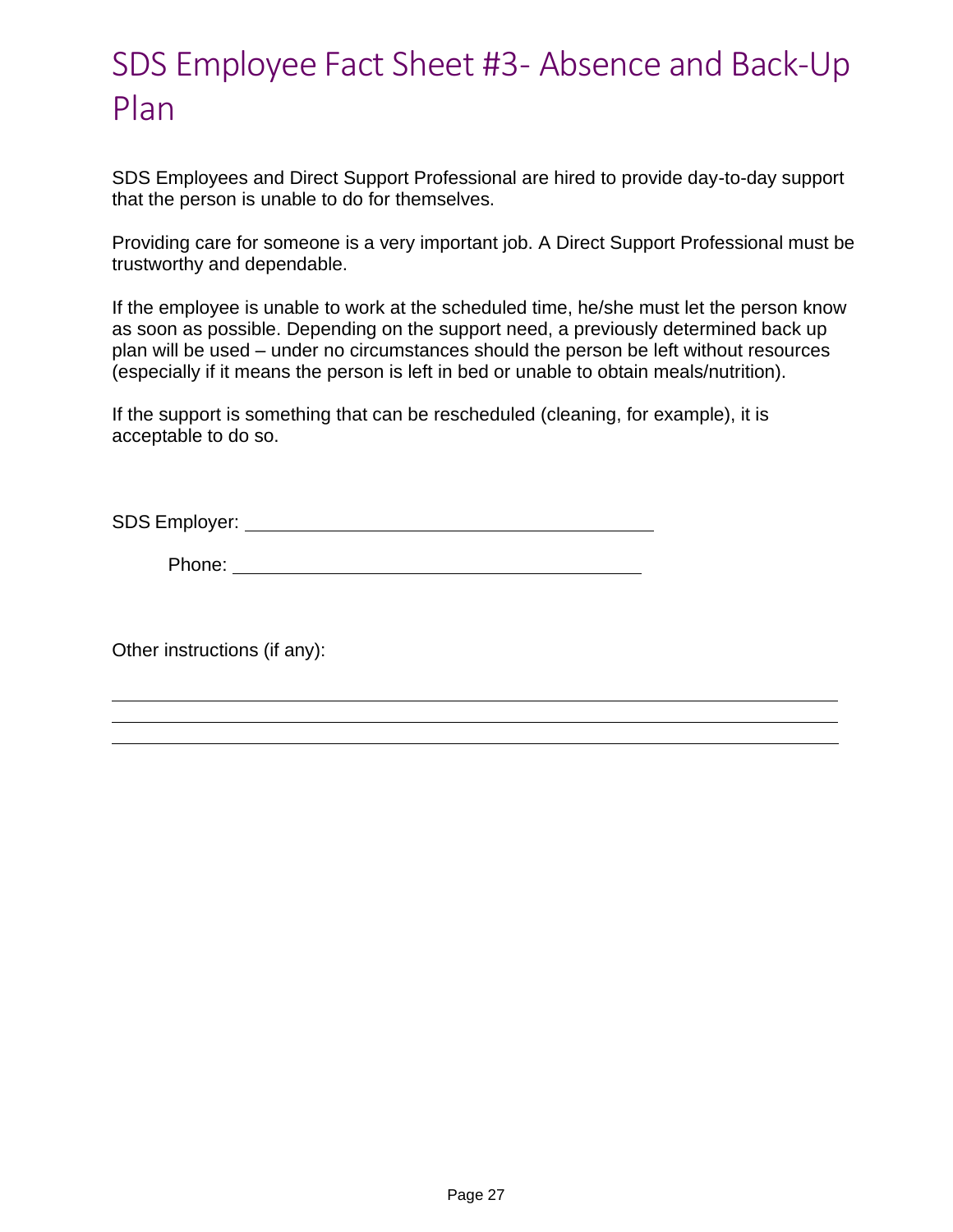# <span id="page-27-0"></span>SDS Employee Fact Sheet #4- Record keeping and Contact Information

SDS Employees are required to keep track of the hours they work so they can accurately fill in their time sheets. Employees might also be asked to record specific tasks they have completed in a notebook or binder.

It is the employee's responsibility to notify the SDS Agency of any *name change* or *change of address*. Even if you quit your employment, the SDS Agency needs your current address to mail your W-2 at the end of the year.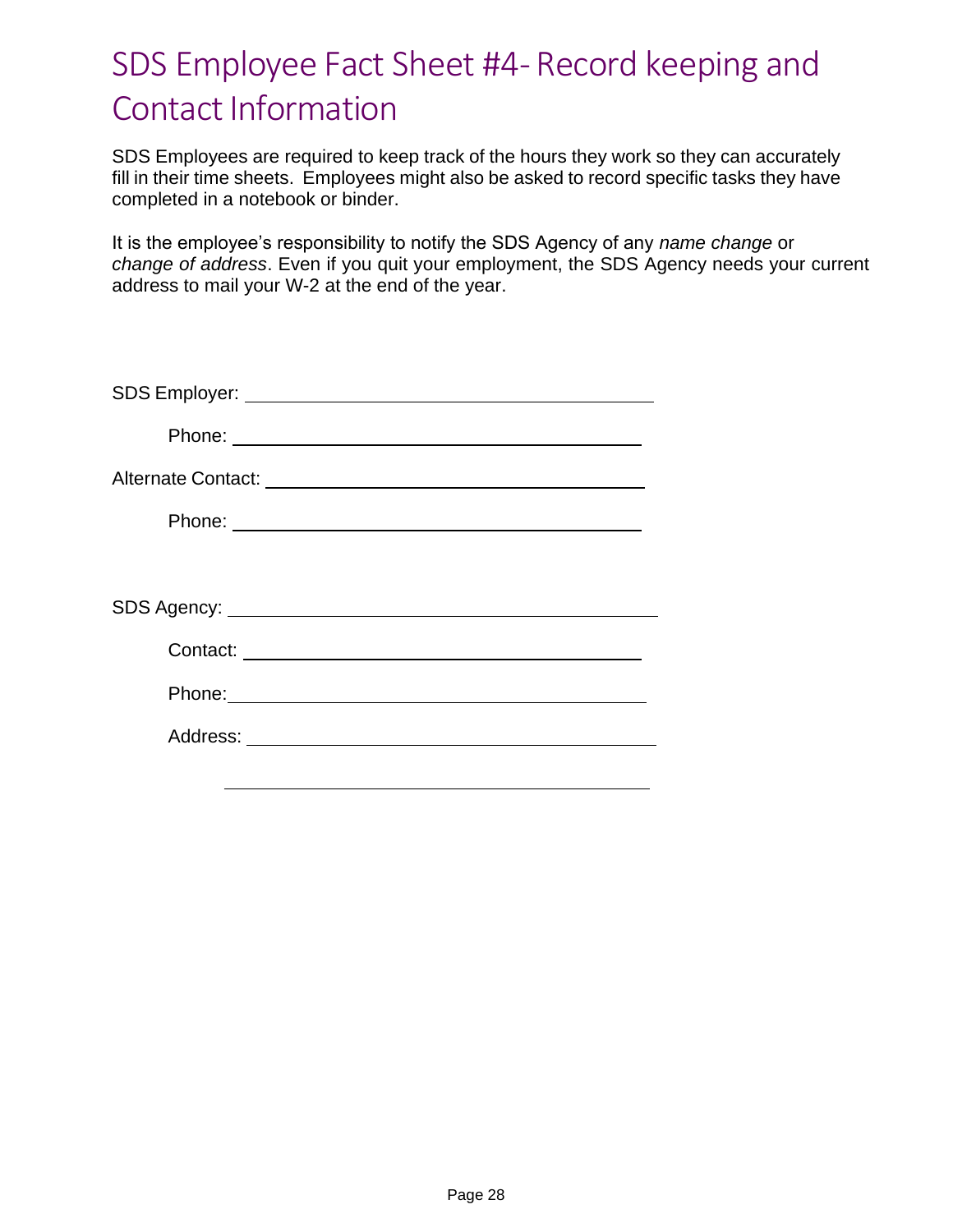# <span id="page-28-0"></span>SDS Employee Fact Sheet #5- Emergencies– Recognizing and Responding

Where are the Emergency phone numbers listed?

Be aware of situations that might put people in danger.

Make sure equipment is in good working order and that caregivers/employees have been instructed how to properly use the equipment.

Fires – most often caused by cigarettes, electrical wiring problems, or problems with the heating system. Inattentive meal preparation could also result in kitchen fires. Prevention strategies include:

Stay alert Be aware of all exits Keep exits and pathways clear of clutter anddebris Discuss and develop a fire evacuation plan Practice the above plan Check smoke detectors and replace batteries as needed. If there is Oxygen in the home – NEVER should there be smoking in the same room where oxygen tanks or compressors are located.

If there is a fire –

Remain calm. Remove vulnerable people from the area. If the fire is small and localized, use a fire extinguisher if one is available. Call 911 – Use the exact address of the fire. Do not re-enter the home. Stay with the vulnerable individuals until the fire is extinguished. Report the incident immediately to the person's Care Team.

#### Severe Weather

Stay alert Remain calm

Go indoors

Move to the lowest level of the home or building, away from windows or doors to the outside (except in cases of flooding).

Have battery operated devices on hand such as flashlights and radios.

Listen to the radio or news for weather updates.

Have a supplies kit on hand with necessities such as, but not limited to:

- o First aid kit
- o Needed regular medications
- o Spare batteries
- o Drinkable water
- o Nonperishable food items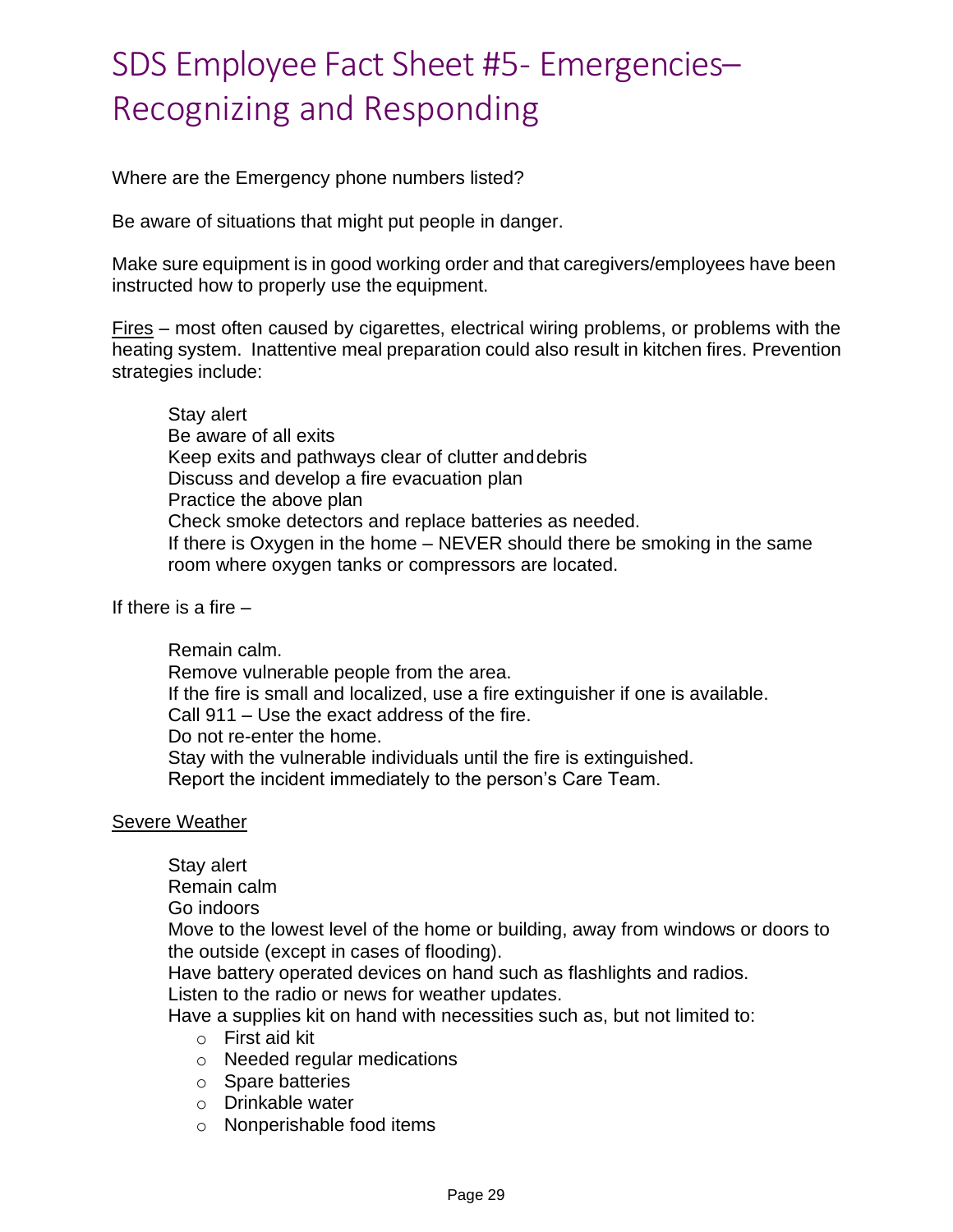#### EMERGENCY NUMBERS

| Phone: |  |  |
|--------|--|--|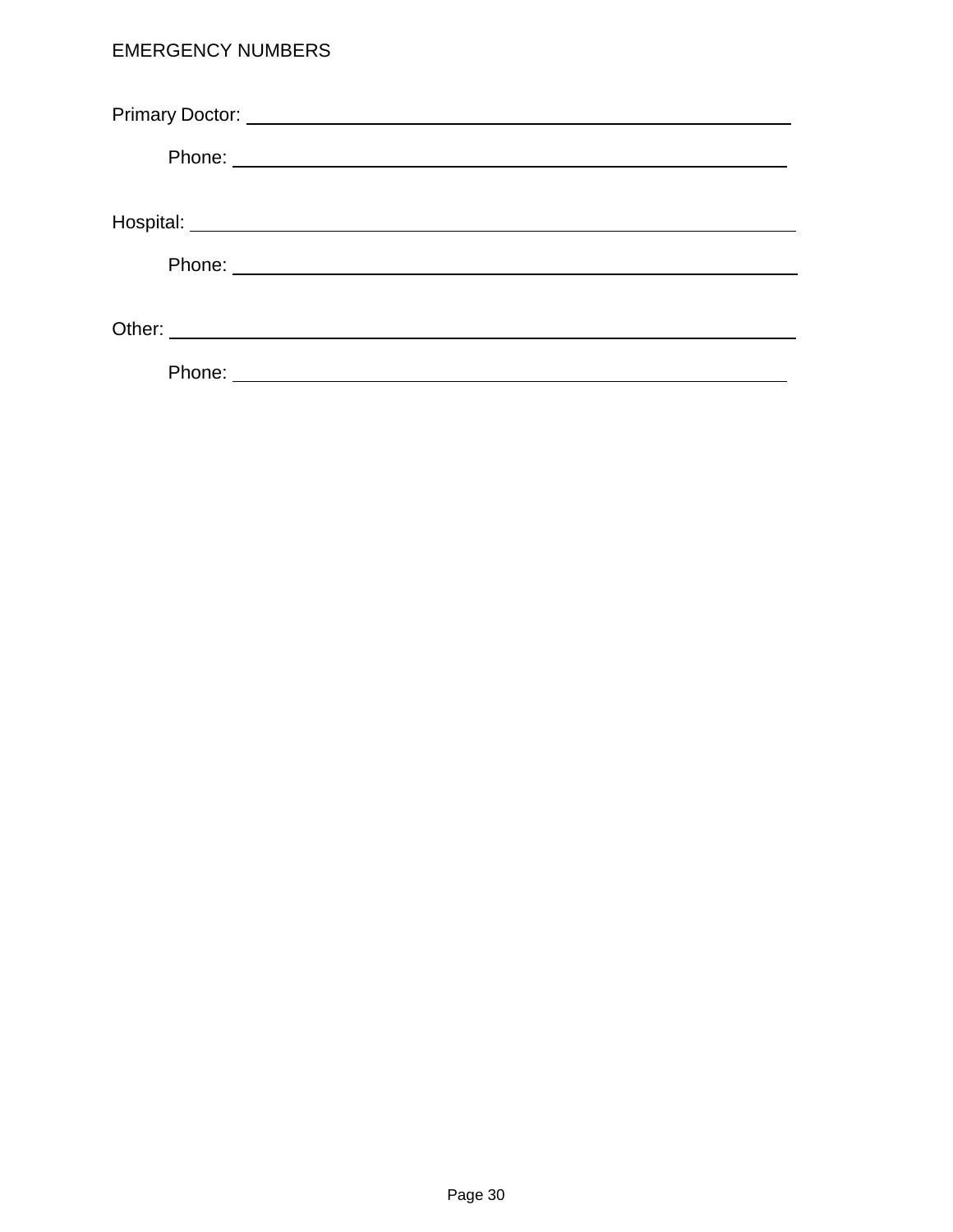# <span id="page-30-0"></span>SDS Employee Fact Sheet #6- Member Rights

Inclusa is strongly committed to ensuring the rights of all its members, regardless of their ability or legal status. These rights include:

- To be treated with dignity and respect
- To develop and exercise their full capacities
- To be free from abuse and neglect
- To communicate their needs, interests, likes, dislikes, and preferences with others, either directly or indirectly, without fear
- To choose and live a personal lifestyle, including where and how they live, work, and play
- To develop and maintain relationships with others of their choosing
- To participate in their community as contributing citizens
- To take risks, make mistakes, and utilize these as opportunities to learn
- To be informed of their options and supported when making choices
- To assume responsibility for their choices
- To choose their own supports and direct how the supports are provided
- To have individuals of their choosing involved in support plans, reviews, and changes
- To privacy and consideration when supports are being provided, whether in the home, workplace, or community
- To have conversations and records kept confidential, including deciding with whom the information is shared
- To refuse to be filmed or videotaped
- To receive reasonable wages for work performed
- To know, understand, and have support in using grievance procedures
- To choose treatment providers
- To prompt and thorough response when issues of personal health, safety, and possible rights violations occur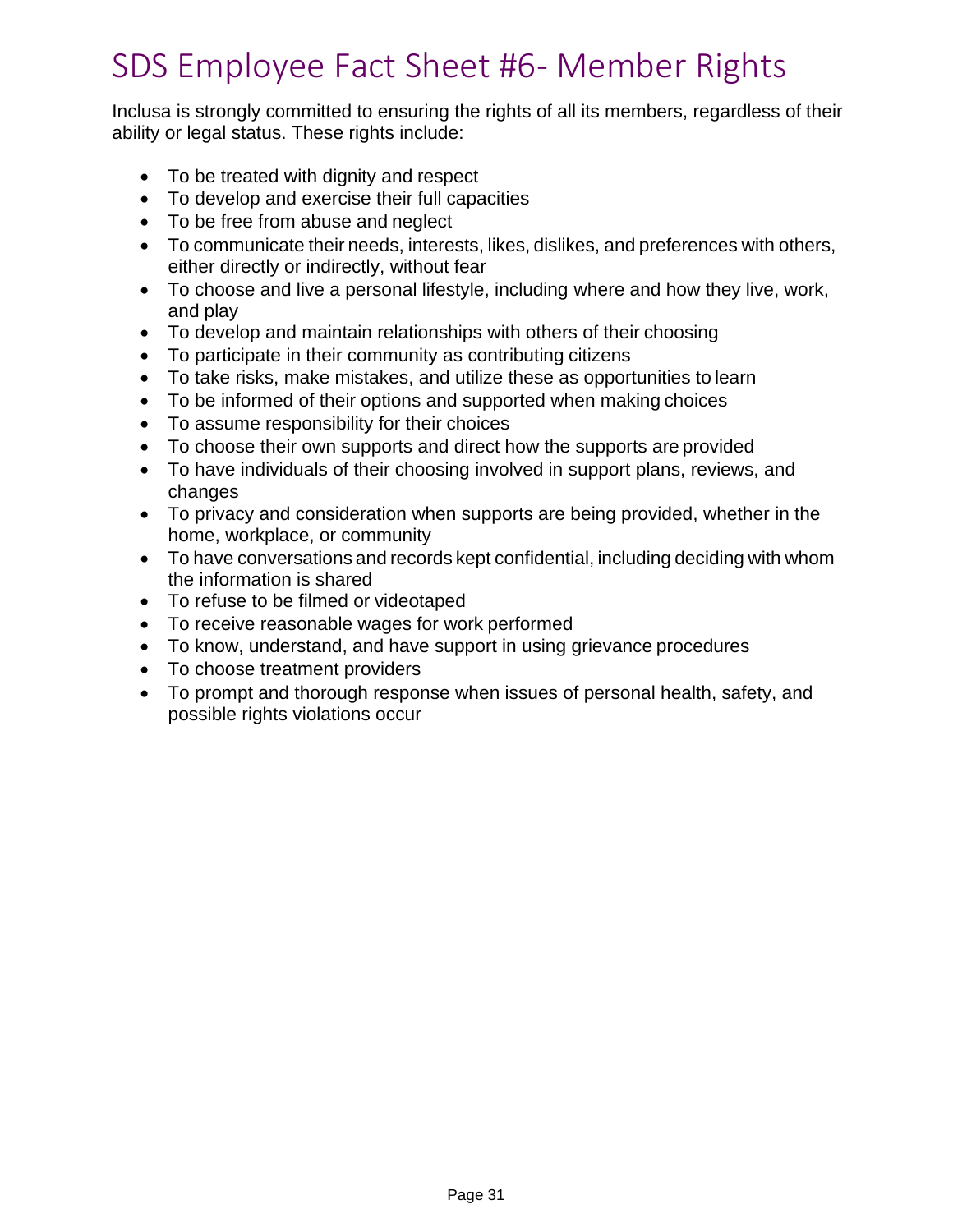# <span id="page-31-0"></span>SDS Employee Fact Sheet #7- Confidentiality and HIPAA

Wisconsin Law (S. 51.30) and Federal HIPAA\* Privacy Rules are very clear – at no time may any protected health information be shared with anyone without prior consent of the client or his/her legal decision-maker.

SDS employees must honor the confidentiality of their clients/employers. *Never* discuss member-specific information in a public place. *Never* engage in social conversations about the person or their family, their health/medical history, status, or habits.

Any written person specific information received must be kept in a safe place and should not be available to anyone else.

The best response if someone asks a question related to a member's personal information: *"I am sorry, I can't share any specific information due to confidentiality laws. I am sure you can understand…"*

Exceptions to the Rule:

- ➢ Health care professionals may share a person's medical information, but only among themselves and only as much as is necessary to provide medical care;
- $\triangleright$  Discussing a person's progress and supports with the agency that provides funding – to ensure the right supports are provided and to maintain program integrity.
- $\triangleright$  Reporting suspected abuse or neglect.

Breaking confidentiality is serious and can result in legal action, including fines and termination of employment.

\*HIPAA is the Health Insurance Portability and Accountability Act, also known as the Privacy Rule.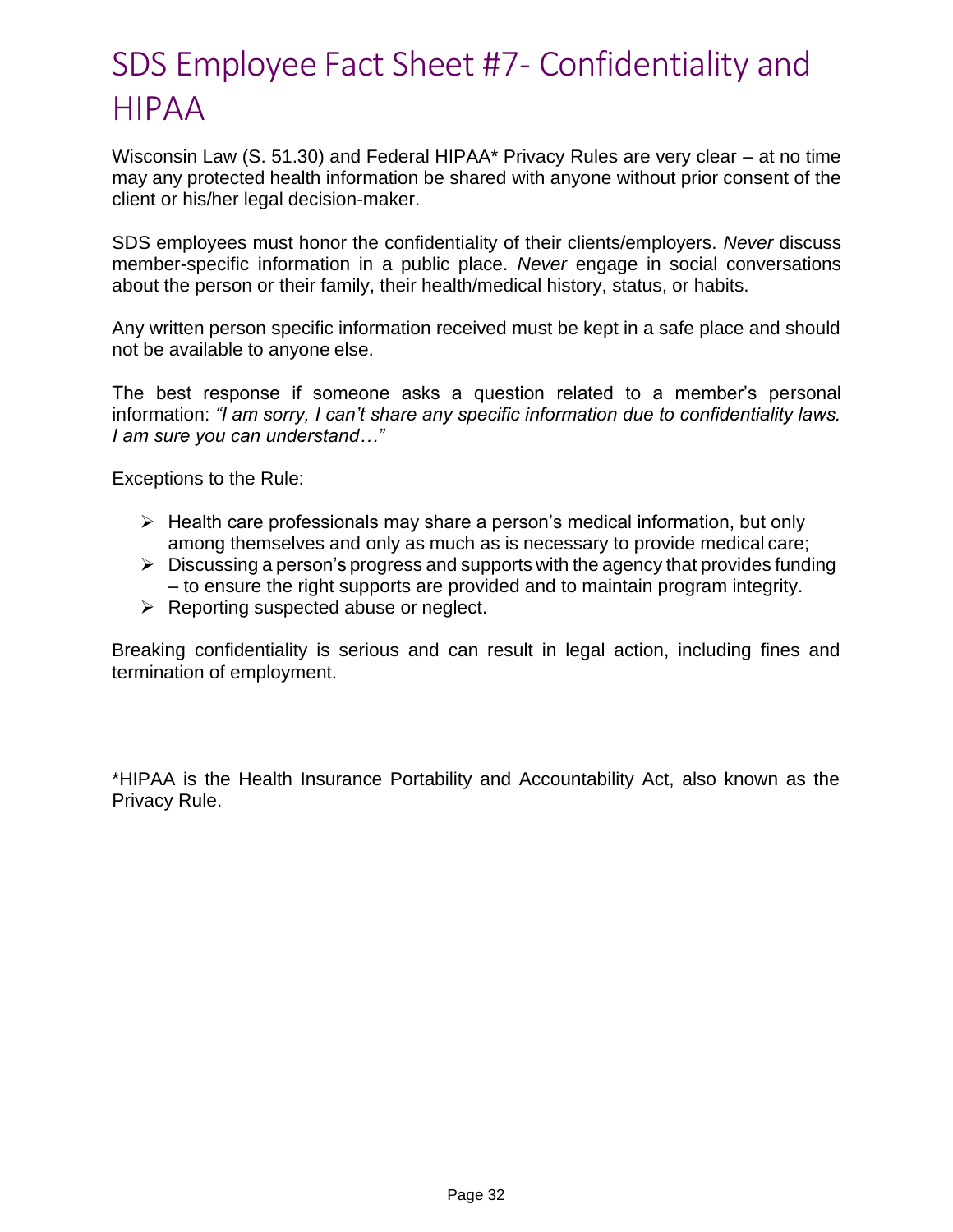# <span id="page-32-0"></span>SDS Employee Fact Sheet #8- Universal Precautions

Universal Precautions are a standard set of actions to be used whenever a person is likely to come in contact with the blood or other body fluid of another person. It is important to treat ALL contact with blood and other body fluids as if the material were infected because we don't know if someone might have an infection or disease that iscontagious.

Protection includes:

- 1. Wear disposable gloves when coming into contact with body fluids;
- 2. Wear gloves while providing care if you have open cuts or chapped skin;
- 3. Wash hands for at least 30 seconds after contact with blood/body fluid.

When cleaning blood/fluid soiled surfaces:

- 1. Use disposable material like paper towels to clean surfaces;
- 2. Discard soiled material in a sealed plastic bag, or double paper bags, and dispose in a covered garbage container;
- 3. Immediately disinfect with a fresh solution of one part bleach and nine parts water;
- 4. Machine wash laundry separately in hot, soapy water.

Handling Needles:

- 1. Needles used to administer medications or treatments MUST be thrown away in a "sharps" container;
- 2. A "sharps" container is a thick plastic container available at most medical supply stores.
- 3. NEVER bend, break, remove, or recap any used needle.
- 4. If a "sharps" container is not available, a covered glass container could be used.
- *5.* When filled, the "sharps" container must be dropped off at a designated site for medical waste products. Check with area pharmacies or your client's *Health & Wellness Coordinator (nurse).*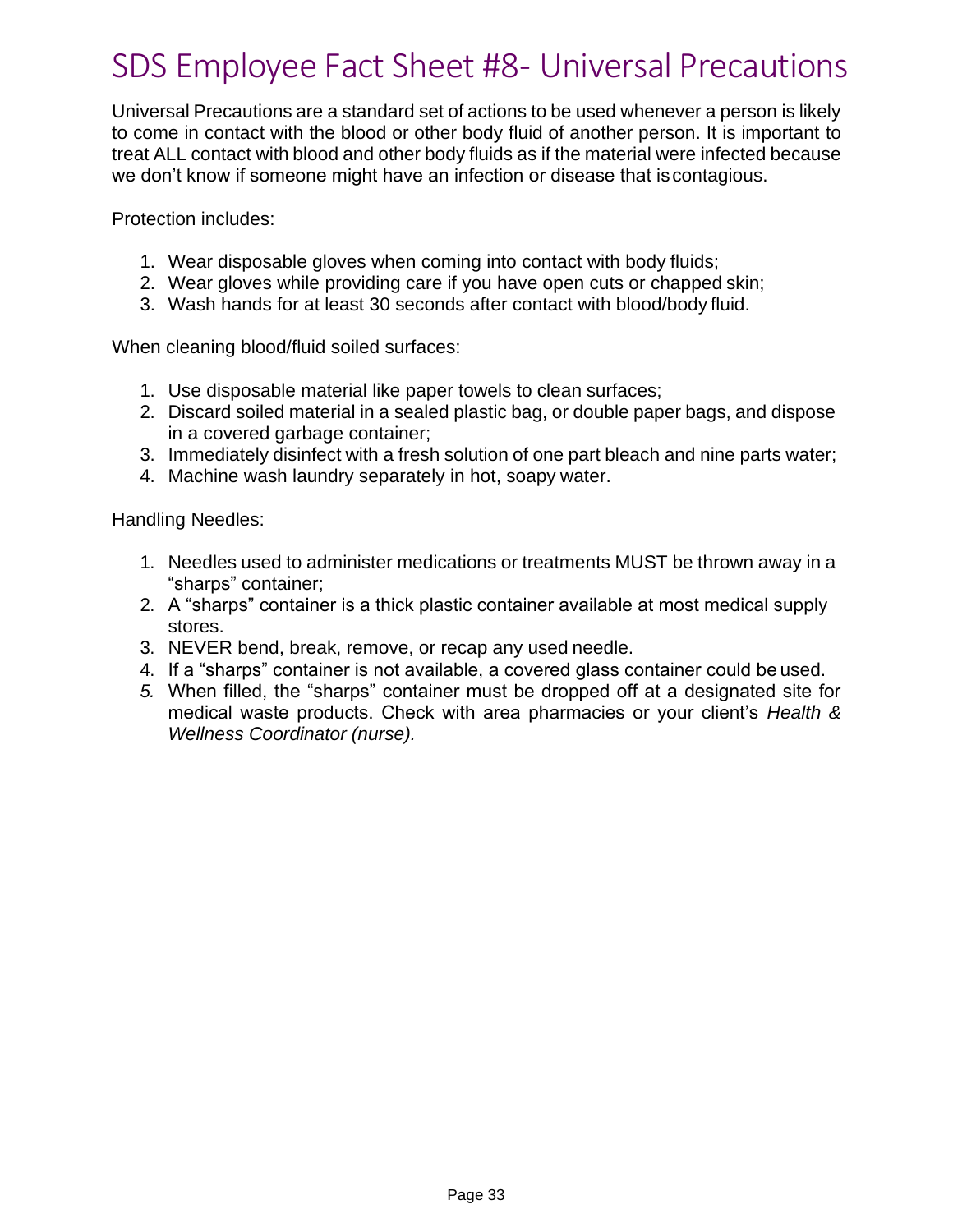# <span id="page-33-0"></span>SDS Employee Fact Sheet #9- Abuse and Neglect

Inclusa is committed to protecting members from abuse and neglect. This includes:

**Physical Abuse** – Actions that cause bodily harm, either on purpose or due to reckless or irresponsible behavior.

**Emotional Abuse** – Language or behavior that is intimidating, humiliating, threatening, frightening, or otherwise harassing the person.

**Financial Abuse** – Obtaining a person's money or property without the person's consent. This includes deceiving, enticing, or forcing the person to give, sell at less than fair market value, or otherwise convey money or property without the person's informed consent\*.

**Sexual Abuse** – Sexual activity without the person's informed consent<sup>\*</sup>.

**Neglect** – The failure to provide adequate care, services, or supervision for a person. This includes not providing food, clothing, shelter, or physical or mental health care, which creates risk to the person's physical or mental health.

**Confinement/Restraint** – Intentional and unreasonable confinement of a person in a locked room, involuntary separation of the person from his/her living areas, or use of physical restraining devices.

ANY Employee who becomes aware of or suspects abuse or neglect MUST report it to the member's Team immediately.

Any Employee whose actions qualify as abuse or neglect is subject to disciplinary action up to and including termination of employment. Additional action, including contacting law enforcement, may be taken.

*\*Informed Consent* means the person understands the possible benefits and drawbacks or side effects relating to a particular action, and the person is able to decide yes or no based on analysis of the known information.